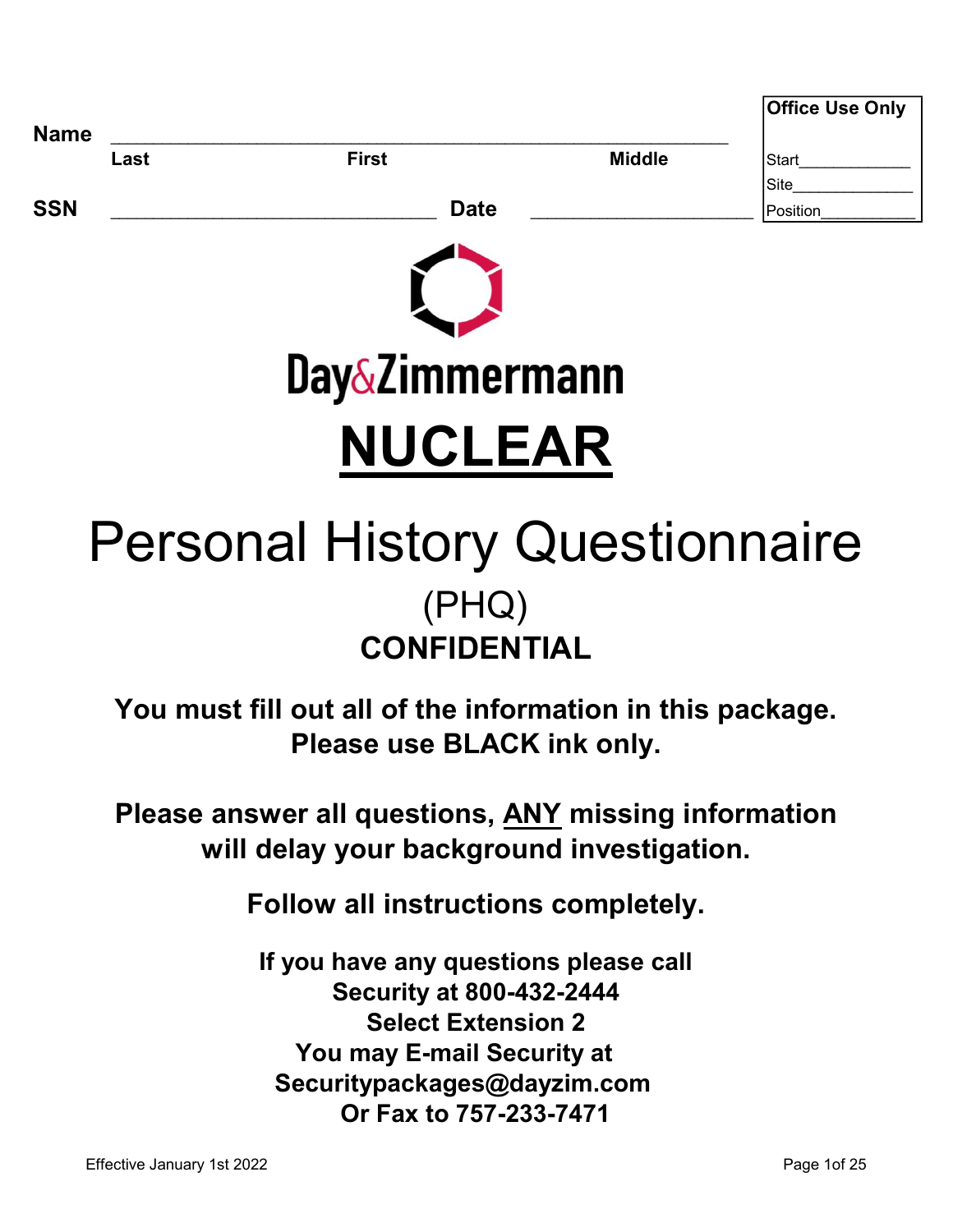

# GENERAL INSTRUCTIONS

· Read all Consent Forms and Acknowledgement Forms in their entirety before signing to ensure you understand all requirements and expectations. Read all questions and instructions carefully and completely. Take the required time to complete this PHQ accurately. If you do not understand a question, contact a Day&Zimmermann security representative. Do not submit an incomplete PHQ. Incomplete PHQs will NOT be accepted!

· Use black ink only to answer all questions (NO PENCIL). Print or type your answers except where signatures or initials are required. Ensure all information is clear and legible, and that all required responses are provided.

· List your social security number and your initials on the bottom of each page you complete.

· If additional pages are needed, sign your name and write the last four digits of your social security number on each page used and indicate the question number you are continuing to answer.

- · In the areas requesting your name you must provide your full legal name, and avoid using Nicknames.
- · Abbreviations are not allowed, you are expected to spell out every word.
- · After completing this PHQ, review the completed pages to ensure all responses are provided and correct.

If you have never held unescorted access, or your last access was over 3 years ago; or if your last unescorted access was denied or terminated unfavorably you are an Initial.

If your last favorable unescorted access ended over 365 days ago, but less than 3 years you are an Update. If your last favorable unescorted access ended over 30 days ago, but less than 365 days you are an R1Y. If your last favorable unescorted access ended less than 30 days ago you are an R30.

| I have read and understand the instructions for filling out this PHQ: Initials<br>Have you ever applied for or been granted Unescorted Access Authorization(UAA), Unescorted Access (UA), or                                                                                                                                              |                   |                                                    |  |
|-------------------------------------------------------------------------------------------------------------------------------------------------------------------------------------------------------------------------------------------------------------------------------------------------------------------------------------------|-------------------|----------------------------------------------------|--|
| Fitness-for-Duty Authorization (FFDA) at a U.S nuclear power plant?                                                                                                                                                                                                                                                                       |                   |                                                    |  |
| If Yes, last UAA/UA/FFDA was terminated (Check one)                                                                                                                                                                                                                                                                                       |                   | <b>Example 1 Favorable or Contract Unfavorable</b> |  |
|                                                                                                                                                                                                                                                                                                                                           |                   |                                                    |  |
| Have you ever applied for or been granted access to a Nuclear Power Plant under construction? ____ Yes____No                                                                                                                                                                                                                              |                   |                                                    |  |
| If Yes, last period of access was terminated (Check one) <b>Favorable</b> or <b>Faustion Controlle</b>                                                                                                                                                                                                                                    |                   |                                                    |  |
| Name of plant: Name of plant in the set of plant in the set of plant in the set of the set of the set of the set of the set of the set of the set of the set of the set of the set of the set of the set of the set of the set<br>Have you ever applied for or been granted access to Safeguards information at a Nuclear Power Plant, or | Date: ___________ |                                                    |  |
| Nuclear Power Plant under construction? (Check one)                                                                                                                                                                                                                                                                                       |                   |                                                    |  |
|                                                                                                                                                                                                                                                                                                                                           |                   |                                                    |  |
| If Yes, last period of safeguards access was terminated (Check one) ____Favorable or ____Unfavorable                                                                                                                                                                                                                                      |                   |                                                    |  |
|                                                                                                                                                                                                                                                                                                                                           | Date: ______      |                                                    |  |
| **NO Whiteout is allowed If a mistake is made please mark through with one line                                                                                                                                                                                                                                                           |                   |                                                    |  |

**O** Whiteout is allowed. If a mistake is made, please mark through with one line, initial and correct mistake.

Last 4 Digits of SSN:\_\_\_\_\_\_\_\_\_\_\_ Printed Last Name: \_\_\_\_\_\_\_\_\_\_\_\_\_\_\_\_\_\_\_\_\_\_\_\_\_\_\_\_\_\_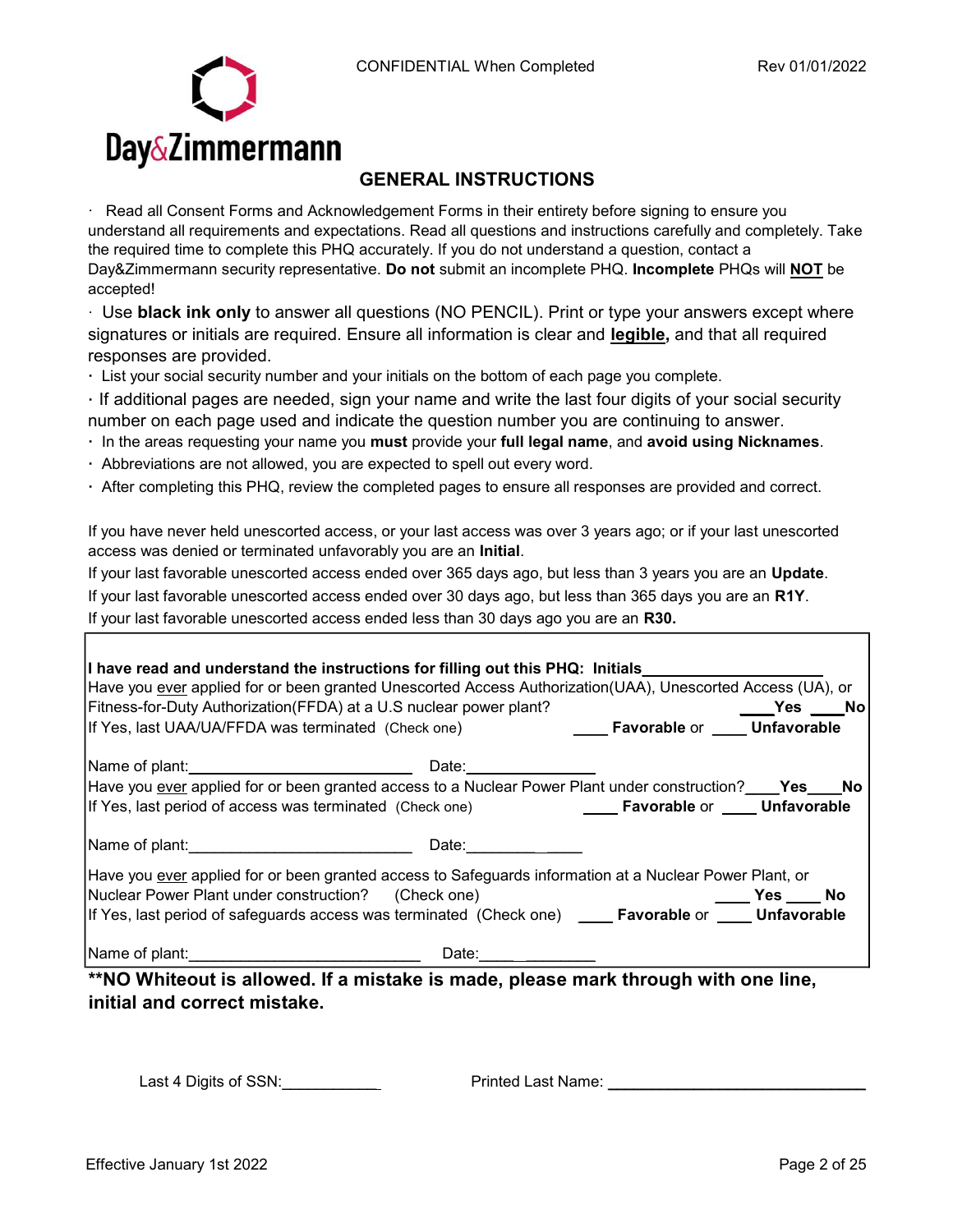### FIGURE 5-1 NEI STD FORM 08-06-01 CONSENT

#### 1 Day&Zimmermann has my consent to:

- a. Collect personal information about me in order to verify the information's accuracy;
- **b.** Conduct a background investigation (BI) in accordance with U. S. Nuclear Regulatory Commission (NRC) regulations to verify information I have provided on a Personal History Questionnaire and other information, as necessary;
- c. Take my fingerprints and associated information/biometrics. In addition, I understand that: (1.) The Federal Bureau of Investigation's (FBI's) acquisition, preservation, and exchange of

fingerprints and associated information is generally authorized under 28 U.S.C. 534. Depending on the nature of my application, supplemental authorities include Federal statutes, State statutes pursuant to Pub. L. 92-544, Presidential Executive Orders, and federal regulations. Providing my fingerprints and associated information is voluntary; however, failure to do so may affect completion or approval of my application for unescorted access authorization (UAA) or fitness for duty authorization (FFDA).

(2.) Certain determinations, such as UAA/FFDA, may be predicated on fingerprint-based background checks. My fingerprints and associated information/biometrics may be provided to the employing, investigating, or otherwise responsible agency, and/or the FBI for the purpose of comparing my fingerprints to other fingerprints in the FBI's Next Generation Identification (NGI) system or its successor systems (including civil, criminal, and latent fingerprint repositories) or other available records of the employing, investigating, or otherwise responsible agency. In addition to the FBI's NGI, my fingerprints and associated biographic identifiers may be compared against fingerprints in the Department of Homeland Security's (DHS') Automated Biometric Identification System (IDENT) or replacement system Homeland Advanced Recognition Technology (HART). Comparison of my fingerprints and biometric data against information in the DHS IDENT/HART systems will be run on a search-only basis, with no retention or enrollment of my information in those systems. The FBI may retain my fingerprints and associated information/biometrics in NGI after the copletion of this application and, while retained, my fingerprints may continue to be compared against other fingerprints submitted to or retained by NGI.

(3.) During the processing of my application and for as long thereafter as my fingerprints and associated information/biometrics are retained in NGI, my information may be disclosed pursuant to my consent, and may be disclosed without my consent as permitted by the Privacy Act of 1974 and all applicable Routine Uses as may be published at any time in the Federal Register, including the Routine Uses for the NGI system and the FBI's Blanket Routine Uses. Routine uses include, but are not limited to, disclosures to: employing, governmental or authorized non-governmental agencies responsible for employment, contracting, licensing, security clearances, and other suitability determinations; local, state, tribal, or federal law enforcement agencies; criminal justice agencies; and agencies responsible for national security or public safety.

- d. Retain personal information provided for investigation; and
- e. Transfer information from other licensees, approved contractor/vendors (approved-C/V) as necessary, including: (i) information pertaining to the denial of unescorted access authorization (UAA) or unescorted Access (UA), fitness-for-duty authorization (FFDA), safeguards information access (SGIA) or unescorted access to a nuclear power plant under construction, construction access (CON), to determine whether to certify UAA, grant UA/FFDA to a U.S. NRC-licensed facility and to allow me to maintain such access; or (ii) information pertaining to denial of access to Safeguards information.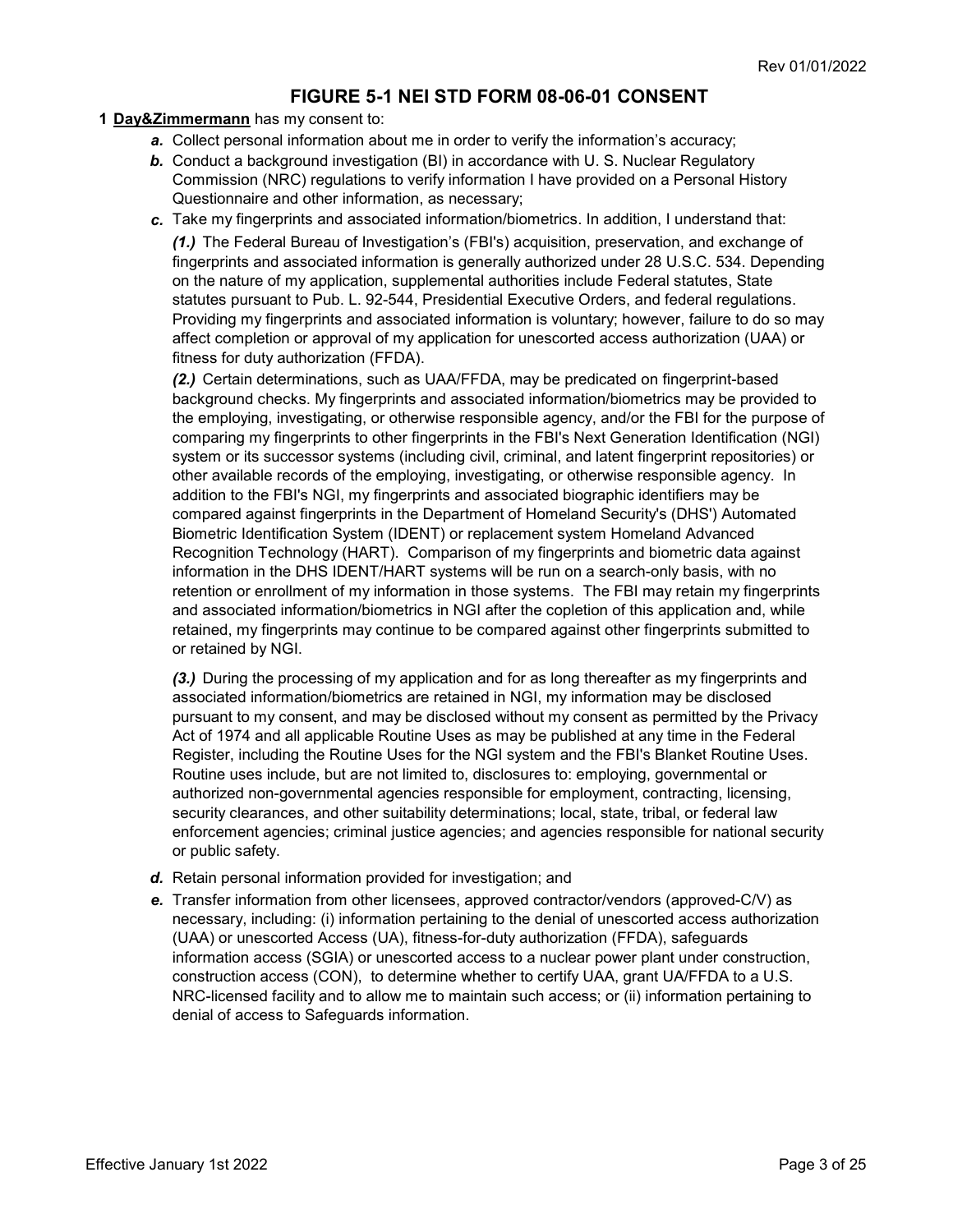- 2 With the exception of CHRI collected under 10CFR 73.57, the information collected will only be used for the purposes of determining UAA/UA in accordance with 10 CFR 73.56, Personnel Access Authorization Requirements for Nuclear Power Plants, separate FFDA in accordance with 10 CFR Part 26, Fitness for Duty Programs, access to a nuclear power plant under construction, and/or access to Safeguards Information in accordance with 10 CFR 73.21, 73.22 or 73.23, Protection of Safeguards Information, unless I provide a separate release to the licensee or approved C/V for another purpose. CHRI may only be used for the purposes of determining whether a person is suitable for unescorted access to a nuclear power plant or for access to Safeguards information, and may not be used for any other purpose.
- 3 I understand that evidence of criminal conduct detected during the conduct of a BI must be reported to the appropriate law enforcement agency by the licensee or contractor/vendor (C/V).
- 4 I authorize the use of signed copies of this consent to be used in place of an originally signed consent document.
- 5 The NRC requires that the information collected be used in determining that an individual is trustworthy, reliable, and fit for duty prior to certifying UAA, granting UA/FFDA, while maintaining UAA/UA; granting access to a nuclear power plant under construction; and before granting access to safeguards information. The results of this determination must be available to other NRC licensed facilities.
- 6 Any of the following actions related to the providing and sharing the personal information is sufficient cause for denial or unfavorable termination of UAA/UA/FFDA, access to a nuclear power plant under construction, and/or access to Safeguards information:
	- a. Refusal to provide written consent for the background investigation and/or suitable inquiry;
	- **b.** Refusal to provide information or the falsification of any personal information required under 10 CFR 73.56, Personnel Access Authorization Requirements for Nuclear Power Plants, 10 CFR 26, Fitnessfor-Duty Programs, and/or 10 CFR 73.21, 73.22, or 73.23, Protection of Safeguards Information, including, but not limited to, the failure to report any previous denial or unfavorable termination of authorization;
	- c. Refusal to provide written consent for the sharing of personal information with other licensees or other entities required under 10 CFR 73.56, Personnel Access Authorization Requirements for Nuclear Power Plants, 10 CFR part 26, Fitness-for-Duty Programs, and/or 10 CFR 73.21, 73.22, or 73.23, Protection of Safeguards information; and
	- d. Failure to report any legal actions in accordance with 10 CFR 73.56(g).
- 7 I understand that the domestic commercial nuclear industry uses a computerized, restricted-access data system, the Personnel Access Data System (PADS), to share information necessary to process applications of workers for UAA/UA/FFDA/SGIA to nuclear facilities, access to a nuclear power plant under construction, and/or access to Safeguards Information. I further understand that this system is intended to permit nuclear facility licensees and their accepted contractors/vendors to meet regulatory requirements mandating that certain information be available to any facility licensee by retaining certain access information in a central computer database.
- 8 I understand that the information may be transferred, electronically or otherwise, to other licensees and contractor/vendors or the agents of each. This information will include, but is not limited to:
	- a. Name and Social Security Number;
	- **b.** Place of birth and physical characteristics;
	- c. Dates when any of the following are completed: background investigation, psychological evaluation, fitness-for-duty testing, suitable inquiry checks;
	- d. Dates when UAA/UA, access to a nuclear power plant construction site, and/or access to Safeguards Information has been authorized or terminated;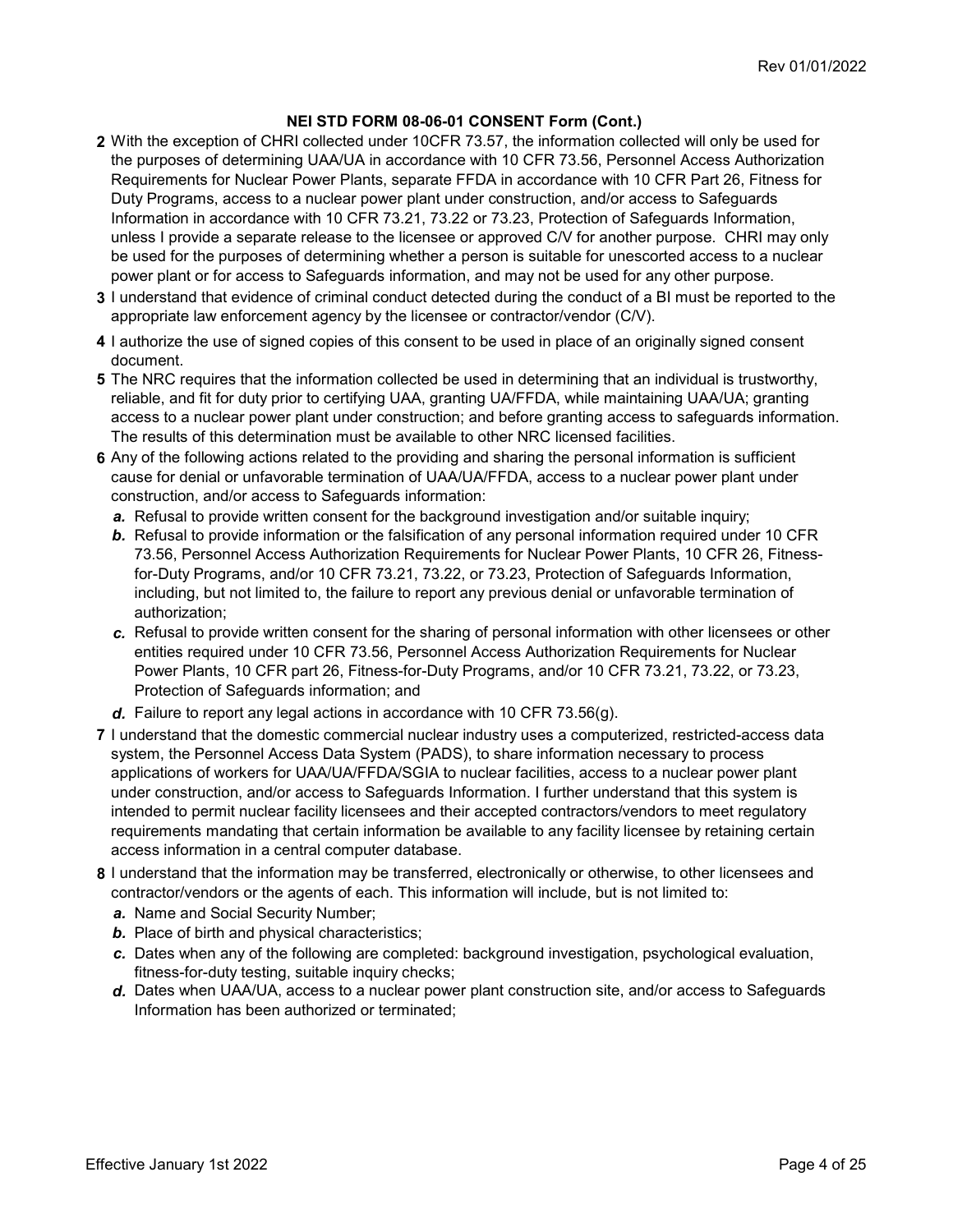- e. Date of any denial of UAA/UA, access to a nuclear power plant under construction, and/or access to Safeguards Information and the company holding the relevant information;
- f. Dates associated with FFD testing (preaccess, post–event, for cause and follow-up) and treatment;
- g. Annual radiation exposure history;
- $h$ . Respiratory equipment qualification/fit testing;
- i. Medical qualification for respirator use;
- j. Data concerning training required for UAA/UA/FFDA, access to a nuclear power plant construction site, access to Safeguards Information, and work qualification; and
- $k$ . Direction to seek additional information directly from another licensee.
- 9 I understand that information contained within FBI CHRI obtained for UAA/UA and SGIA purposes will be restricted to the NRC, nuclear licensee facilities regulated by the NRC, and myself, and that the criminal history information will not be released to contractor/vendors or their agents.
- 10 I authorize any individual, organization, institution, or entity that now has, or obtains in the future, accessrelated information about me (examples of which are provided in paragraph 8), whether or not such information is included in the PADS database, to release any such information in order to perform the investigation and evaluation required for UAA/UA/FFDA, access to a nuclear power plant construction site and/or access to Safeguards Information.
- 11 I authorize the entry into the PADS computer database of any information collected for the purpose of processing my application for, or continued maintenance of, UAA/UA/FFDA, access to a nuclear power plant construction site, and/or access to Safeguards Information. I authorize the transfer of such information, electronically or otherwise, to other NRC nuclear facility licensees and contractors/vendors. I authorize such licensees and contractors/vendors to use the database information for the purpose of determining my eligibility for UAA/UA, for access to a nuclear power plant construction site, for compliance with 10 CFR 810, Assistance to Foreign Atomic Energy Activities, and/or for access to Safeguards Information.
- 12 I understand that information obtained pursuant to this Consent shall be treated as confidential. The release of access-related information about me shall be limited to regulatory agencies and such employees of NRC facility licensees and their contractors/vendors who have been designated as having a "need to know" the information in order to do their jobs. The following is a listing of individuals that may access information without my consent in order to perform their official duties:
	- a. Myself or my representative, when I have designated the representative in writing for specified UAA/UA/FFDA, nuclear power plant construction site access, safeguards information access and/or FFD matters;
	- b. Assigned Medical Review Officers (MROs) and MRO staff;
	- c. NRC representatives;
	- d. Appropriate law enforcement officials under court order;
	- e. A licensee, contractor/vendor, or their agents who have a need to have access to the information to perform their assigned duties under the UAA/UA/FFDA, nuclear power plant construction site access, safeguards information access, and/or FFD programs, including determinations of fitness, access authorization or FFD program audits, and some human resources functions;
	- f. The presiding officer in a judicial or administrative proceeding that is initiated by the subject individual;
	- g. Persons deciding matters under access authorization or FFD program appeal process; and
	- $h$ . Other persons pursuant to court order.
- 13 I understand that all information about me in the database will be maintained as securely as reasonably practicable for a period of at least 5 years after UAA/UA/FFDA, access to a nuclear power plant construction site, and/or access to Safeguards Information is last terminated. The types of records maintained include documentation collected during the administration of the access authorization and FFD programs.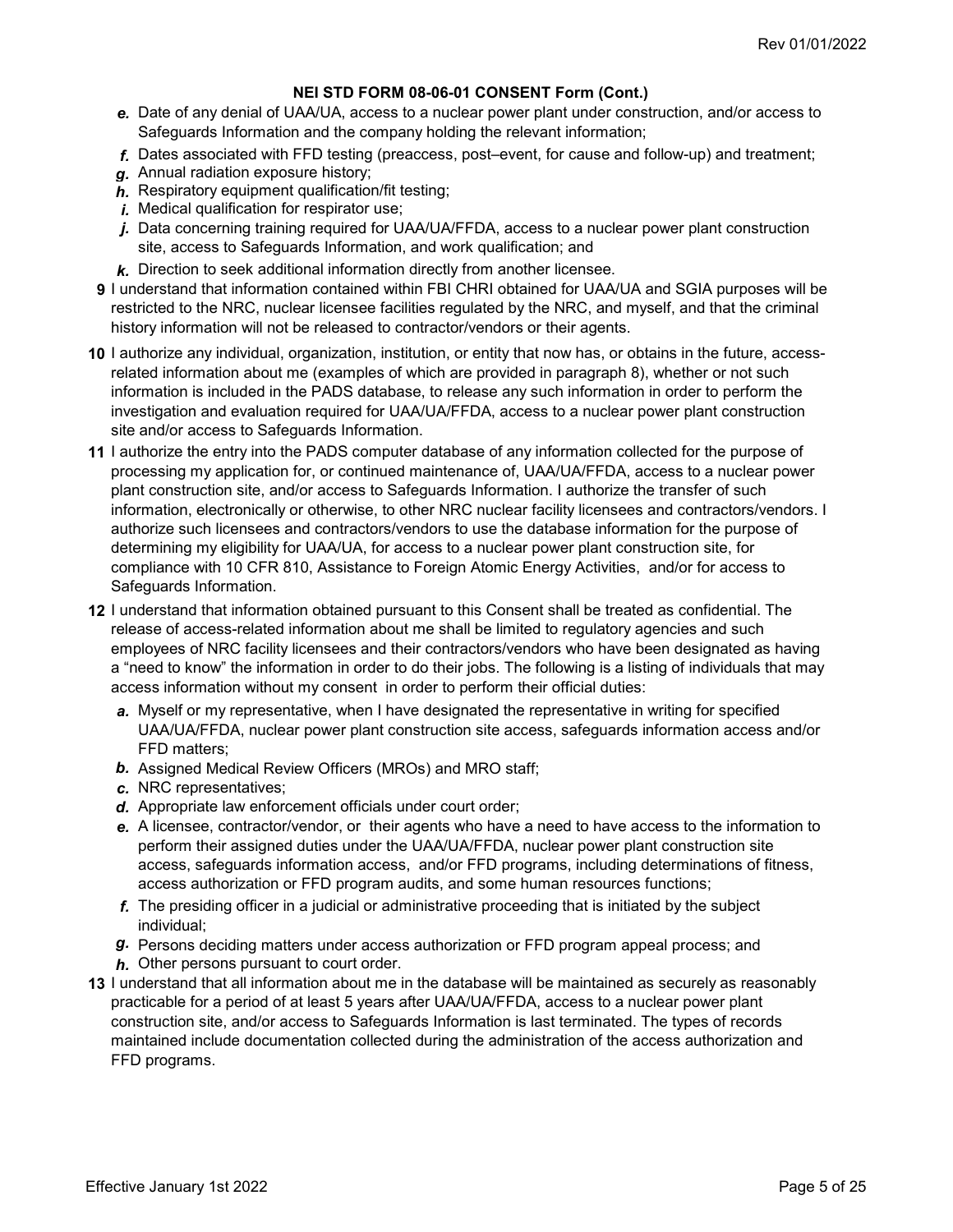- 14 All documents pertaining to a 5 year or permanent denial of UAA/UA/FFDA required by 10 CFR Part 26 will be retained by a licensee making the denial or unfavorable termination of UAA/UA/FFDA for 40 years or the NRC determines that the records are no longer needed.
- 15 The records of FFD training and examinations conducted under 10 CFR Part 26 and 10 CFR 73.21, 73.22, or 73.23 will be maintained for at least 3 years.
- 16 Records identified are normally maintained at **Day&Zimmermann.**
- 17 I understand that if I determine that in accordance with 28 CFR 16.34, Procedure to obtain change, correction or updating of identification records-If, after reviewing my identification record, I believe that it is incorrect or incomplete in any respect and wish changes, corrections or updating of the alleged deficiency, I may make application directly to the agency which contributed the questioned information. I may also direct my challenge as to the accuracy or completeness of any entry on my record to the FBI, Criminal Justice Information Services (CJIS) Division, ATTN: SCU, Mod. D-2, 1000 Custer Hollow Road, Clarksburg, WV 26306. The FBI will then forward the challenge to the agency which submitted the data requesting that agency to verify or correct the challenged entry. Upon the receipt of an official communication directly from the agency which contributed the original information, the FBI CJIS Division will make any changes necessary in accordance with the information supplied by that agency.
- 18 I understand that I have a right to review information collected and maintained by Day&Zimmermann to assure it is accurate and complete and to correct any inaccurate or incomplete information.
- 19 I understand that, upon my written request to Day&Zimmermann, and at no cost to me, I will be provided, within 10 business days, with a printed copy of the information about me which is recorded in the Personal Access Data System (PADS) database. If, after my review of such information, I can show that any of the information is incorrect or incomplete, such information will be corrected and/or completed as soon as is reasonably practical.
- 20 I understand that at any time and upon written notice to Day&Zimmermann, I may withdraw this Consent, but this will also constitute a withdrawal of my request for UAA/UA/FFDA/SGIA/CON. I understand that any processing activities that were initiated before receipt of my withdrawal of consent shall continue and the resulting information will be retained in the database. No new inquiries shall be initiated after receipt of my withdrawal of consent. Thereafter, PADS participants are not permitted to retrieve information from the database other than my name, date of birth, identification number, and the fact that my consent has been withdrawn, unless I provide a currently valid Consent or the information sought is required by NRC regulation.
- **21** I hereby release Day&Zimmermann, other PADS participants, NEI, and the officers, employees, representatives, agents, and records custodians of each as well as the officers, employees, representatives, agents, and records custodians of any entity or individual supplying or using such information from any and all liability based on their authorized receipt, disclosure, or use of the information obtained pursuant to this Consent and to determine my eligibility for UAA/UA to nuclear facilities, access to a nuclear power plant under construction, FFDA and/or access to Safeguards Information.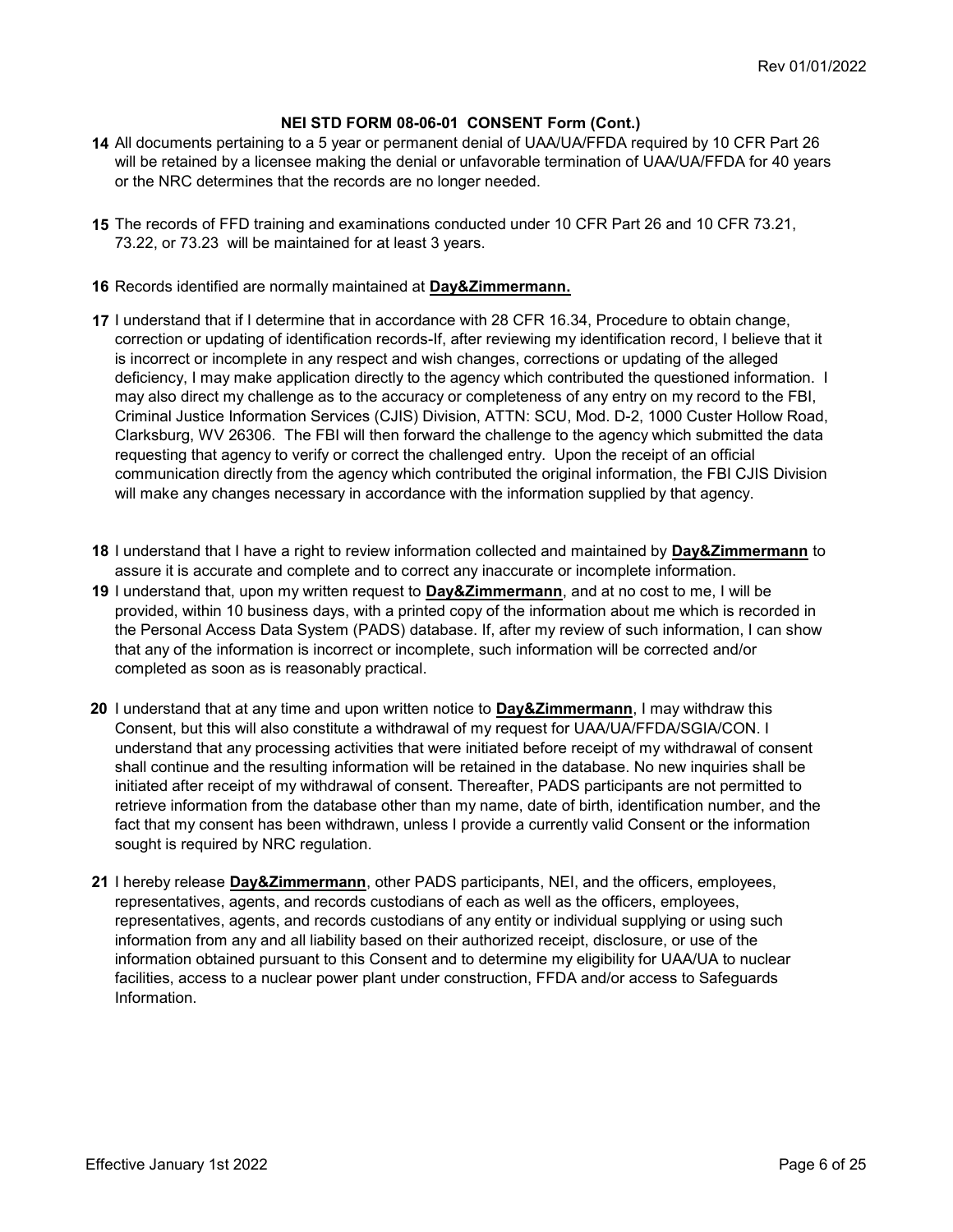- 22 I understand that this Consent is not intended to and does not affect any right or responsibility that I, my employer (if not **Day&Zimmermann**), or **Day&Zimmermann** may have under Section 211 of the Energy Reorganization Act of 1974, as amended. I further understand that nothing herein (1) affects my right or my responsibility to bring potential safety concerns to my employer (if not Day&Zimmermann), **Day&Zimmermann**, or the NRC; or (2) prohibits me from participating in any proceeding or investigation regarding such a potential safety concern.
- 23 I have read and understand this Consent and authorize <u>Day&Zimmermann</u> to take such actions as are described herein or specified by PADS procedures. While I understand that UAA/UA/FFDA, access to a nuclear power plant construction site and/or access to Safeguards Information is dependent upon my accepting the regulatory requirements of the UAA/UA/FFDA/SGIA/CON programs, the statements made by me in this Consent and my decision to sign this Consent are voluntary. The statements were not induced by any promise nor have I been subjected to any threat, duress or coercion to sign this Consent.

| <b>Applicant's Printed Name</b> | Last 4 Digits of SSN |
|---------------------------------|----------------------|
|                                 |                      |
|                                 |                      |
|                                 |                      |
|                                 |                      |
|                                 |                      |
| Applicant's Signature           | Date                 |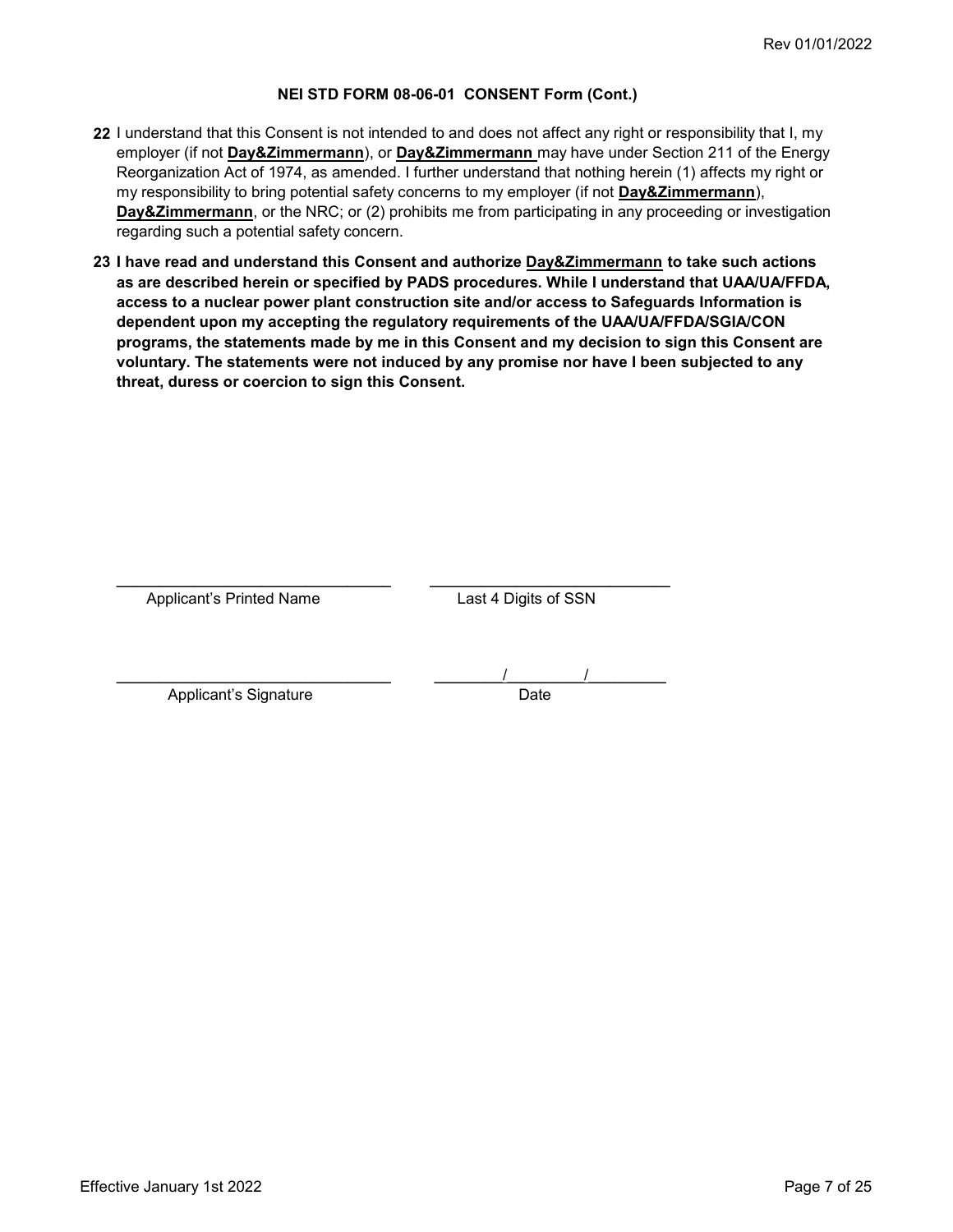#### FIGURE 5-3 NEI STD FORM 08-06-03 FAIR CREDIT REPORTING ACT DISCLOSURE AND AUTHORIZATION STATEMENT

For the purpose of evaluating my application for or maintenance of, nuclear power plant authorization (UAA/UA/FFDA), I understand the Company, Day&Zimmermann, may obtain or have prepared a consumer report or investigative consumer report concerning my prior employment, military record, education, credit worthiness, credit standing, credit capacity, character, general reputation, personal characteristics, criminal background record, or mode of living.

I understand that upon written request to Day&Zimmermann, I will be informed whether an investigative consumer report was requested, and given full information as to the nature and scope of this investigation. I understand that an investigative consumer report is a report in which information concerning my character, general reputation, personal characteristics, or mode of living is obtained through personal interviews with neighbors, friends, or associates with whom I am acquainted.

By signing below, I am authorizing Day&Zimmermann to obtain a consumer or investigative consumer report on me as part of the Company's screening process for access authorization. During the period in which I retain access authorization, I further authorize the Company to obtain additional consumer or investigative consumer reports on me to evaluate my trustworthiness and reliability for purposes of determining continued unescorted access authorization.

By my signature below, I also acknowledge that Day&Zimmermann has provided me with a summary of my rights under the Federal Fair Credit Reporting Act (attached copy prepared by the Consumer Financial Protection Bureau).

#### I have read and understand this Consent and authorize Day&Zimmermann to take such actions as are described herein.

\_\_\_\_\_\_\_\_\_\_\_\_\_\_\_\_\_\_\_\_\_\_\_\_\_\_\_\_\_\_\_\_ \_\_\_\_\_\_\_\_\_\_\_\_\_\_\_\_\_\_\_\_\_\_\_\_\_\_\_\_

Applicant's Printed name Last 4 Digits of SSN

| Applicant's Signature | הc C |  |
|-----------------------|------|--|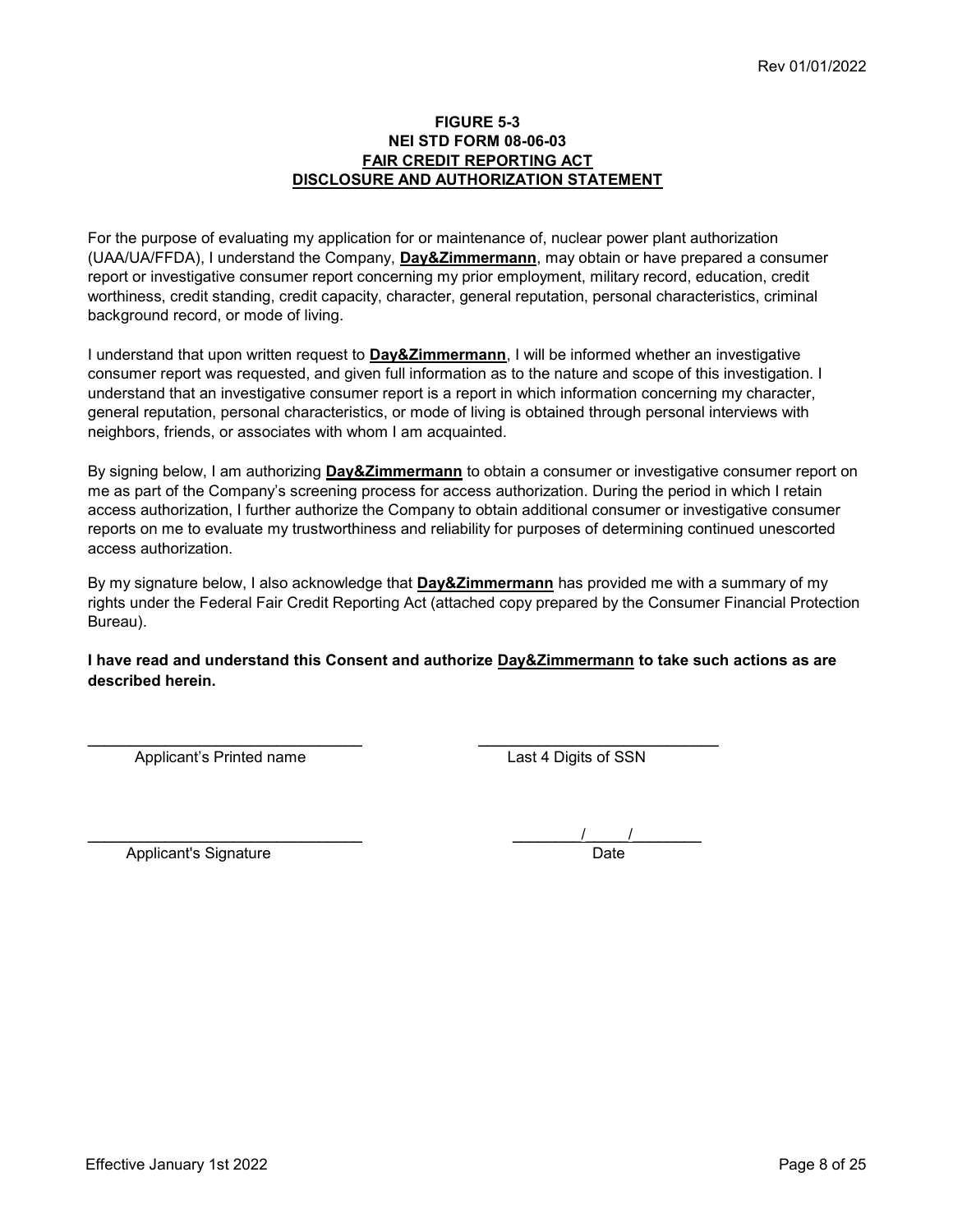

#### Rev 01/01/2022

# Personal History Questionnaire for Unescorted Access Authorization

The information provided will be used to conduct a background investigation for unescorted access to a nuclear facility. Instructions: Please read instructions carefully and complete every item. If the answer is "No" or "None" state so. (N/A is not acceptable) Any additional space needed, for information, can be placed on the PHQ Additional information page. Please print or type all answers in black ink.

| <b>SECTION I. PERSONAL DATA</b>                                                                                                  |                                                                   |      |                |                         |                           |            |
|----------------------------------------------------------------------------------------------------------------------------------|-------------------------------------------------------------------|------|----------------|-------------------------|---------------------------|------------|
| Last Name                                                                                                                        | First                                                             |      | Middle         |                         | Suffix (Jr, Sr, III etc)  |            |
| All Other Names (include name changes, maiden name, assumed names, aliases, nicknames, etc.)                                     |                                                                   |      |                |                         | Social Security No.       |            |
| <b>Home Address</b>                                                                                                              |                                                                   | City |                |                         | State                     | Zip Code   |
| <b>Home Phone</b>                                                                                                                | <b>Work/Cell Phone</b>                                            |      | E-mail address |                         |                           |            |
| Gender M/F Date of Birth (M/D/YR)                                                                                                | Place of Birth (City, State, Country)                             |      | Height         | Weight                  | Eye Color                 | Hair Color |
| Valid Drivers License #                                                                                                          | Date of Exp. (M/D/YR) State of issue If no valid license Explain: |      |                |                         |                           |            |
| Citizenship                                                                                                                      |                                                                   |      |                |                         |                           |            |
| I am a U.S. citizen by birth.                                                                                                    |                                                                   |      |                | I am not a U.S. citizen |                           |            |
| I am a U.S. citizen by naturalization.                                                                                           |                                                                   |      |                |                         | Alien Registration Number |            |
| Number and the contract of the contract of the contract of the contract of the contract of the contract of the                   |                                                                   |      |                | Country of Citizenship  |                           |            |
| If you are not a U.S. citizen and were <b>NOT</b> born in the United States, provide the applicable information specified below: |                                                                   |      |                |                         |                           |            |
|                                                                                                                                  |                                                                   |      |                |                         | Port of Entry             |            |
|                                                                                                                                  |                                                                   |      |                |                         |                           |            |
| Visa Type                                                                                                                        |                                                                   |      |                |                         |                           |            |
| <b>Visa Number</b>                                                                                                               |                                                                   |      |                | <b>Expiration Date</b>  |                           |            |

Identification Number/Type Source (e.g. Passport)

Date of Issue

/ / / /

**Issuing Country Countries Countries Countries Countries Countries Countries Countries Countries Countries Countries Countries Countries Countries Countries Countries Countries Countries Countries Countries Countries Count** 

Last 4 Digits of SSN:

Printed Last Name: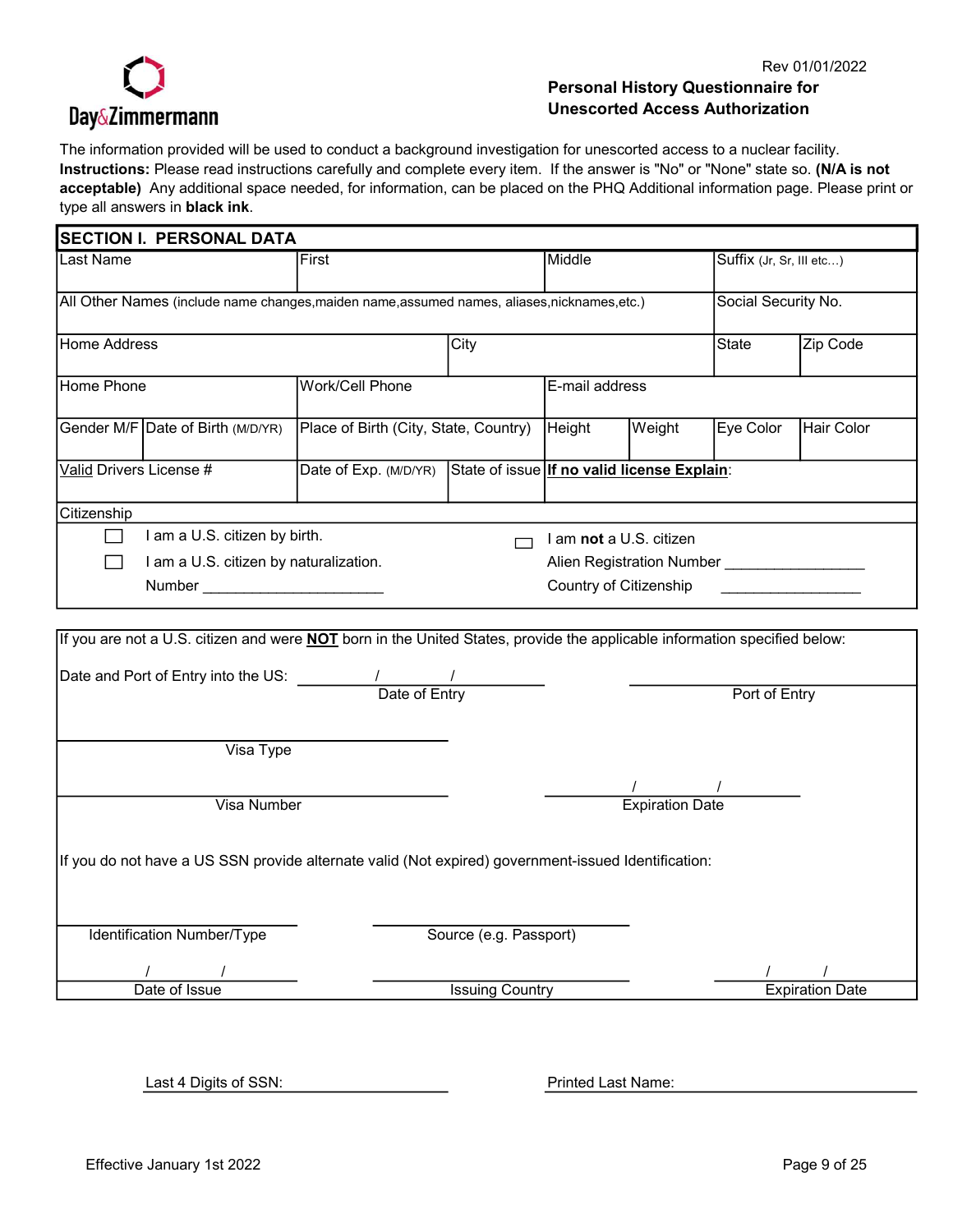# SECTION II - PERSONAL DATA - FOREIGN TRAVEL

| In the past 5 years, since your 18th BIRTHDAY, or since your last Unescorted Access,<br>whichever period is shorter, have you traveled to any foreign country?<br>(Circle One)                                                                                                                                                    |        |               | Yes No |                                                        |
|-----------------------------------------------------------------------------------------------------------------------------------------------------------------------------------------------------------------------------------------------------------------------------------------------------------------------------------|--------|---------------|--------|--------------------------------------------------------|
| Do not include travel when in the service of any US government agency (e.g., US Military,<br><b>State Department, etc.)</b><br>Note: If a single trip encompassed multiple countries, please explain on the PHQ continuation sheet.<br>If you answered "Yes" please provide the following details:                                |        |               |        |                                                        |
| Country Name:<br>Date Returned to United Sates: To: 11/12/12/12                                                                                                                                                                                                                                                                   |        |               |        |                                                        |
| Country Name: Country Name:<br>Date Departed United States: From: ____/___/____<br>Date Returned to United Sates: To: 1                                                                                                                                                                                                           |        |               |        |                                                        |
| Country Name: _<br>Purpose of Travel:                                                                                                                                                                                                                                                                                             |        |               |        |                                                        |
| Use continuation pages as necessary.                                                                                                                                                                                                                                                                                              |        |               |        |                                                        |
| <b>SECTION III - CREDIT HISTORY</b><br>A Summary of Your Rights Under the Fair Credit Reporting Act is attached for your review. You                                                                                                                                                                                              |        |               |        |                                                        |
| must read and sign the attached Fair Credit Reporting Act Consent Form as part of this Questionnaire. If<br>you have placed a security freeze on your credit file, the credit file must be unfrozen in order for<br>the required credit check to be completed. Changing the status of your credit file is your<br>responsibility. |        |               |        |                                                        |
| (If Unescorted Access was held at a nuclear power plant within the last 365 days; this does not apply)                                                                                                                                                                                                                            |        |               |        |                                                        |
| Within the past seven (7) years or since age 18, whichever is less, have you had any of the following:                                                                                                                                                                                                                            |        |               |        |                                                        |
| 1. A delinquent payment?                                                                                                                                                                                                                                                                                                          | Yes No |               |        | (Circle either Yes or No)                              |
| 2. A bankruptcy?                                                                                                                                                                                                                                                                                                                  |        | <b>Yes No</b> |        | (Circle either Yes or No)                              |
| 3. A financial judgment against you?                                                                                                                                                                                                                                                                                              |        | <b>Yes No</b> |        | (Circle either Yes or No)                              |
| 4. A charge off?                                                                                                                                                                                                                                                                                                                  | Yes No |               |        | (Circle either Yes or No)                              |
| 5. A tax lien, or tax lien from not filing federal or state income taxes? Yes No<br>6. Other financial difficulties within the past $(7)$ years (e.g., accounts Yes No                                                                                                                                                            |        |               |        | (Circle either Yes or No)<br>(Circle either Yes or No) |
| currently in collection, etc.)?                                                                                                                                                                                                                                                                                                   |        |               |        |                                                        |
| If Yes, you must provide a description and the reasons or circumstances for these difficulties on<br>additional information pages.                                                                                                                                                                                                |        |               |        |                                                        |
| If you do not have an established credit history (e.g. loans, credit cards, etc.), list three sources of credit                                                                                                                                                                                                                   |        |               |        |                                                        |
| within the past seven (7) years or since age 18, whichever is less, (e.g. landlords, local gas station, a                                                                                                                                                                                                                         |        |               |        |                                                        |
| bank, department store charge account, or any personal sources of credit). Name/address/phone                                                                                                                                                                                                                                     |        |               |        |                                                        |
| number and description of three creditors:                                                                                                                                                                                                                                                                                        |        |               |        |                                                        |
|                                                                                                                                                                                                                                                                                                                                   |        |               |        |                                                        |
| 2.                                                                                                                                                                                                                                                                                                                                |        |               |        |                                                        |
| 3.<br>Explain why you have no credit bistory and any problems you have experienced with any creditor during                                                                                                                                                                                                                       |        |               |        |                                                        |
|                                                                                                                                                                                                                                                                                                                                   |        |               |        |                                                        |

Explain why you have no credit history and any problems you have experienced with any creditor during the past seven years: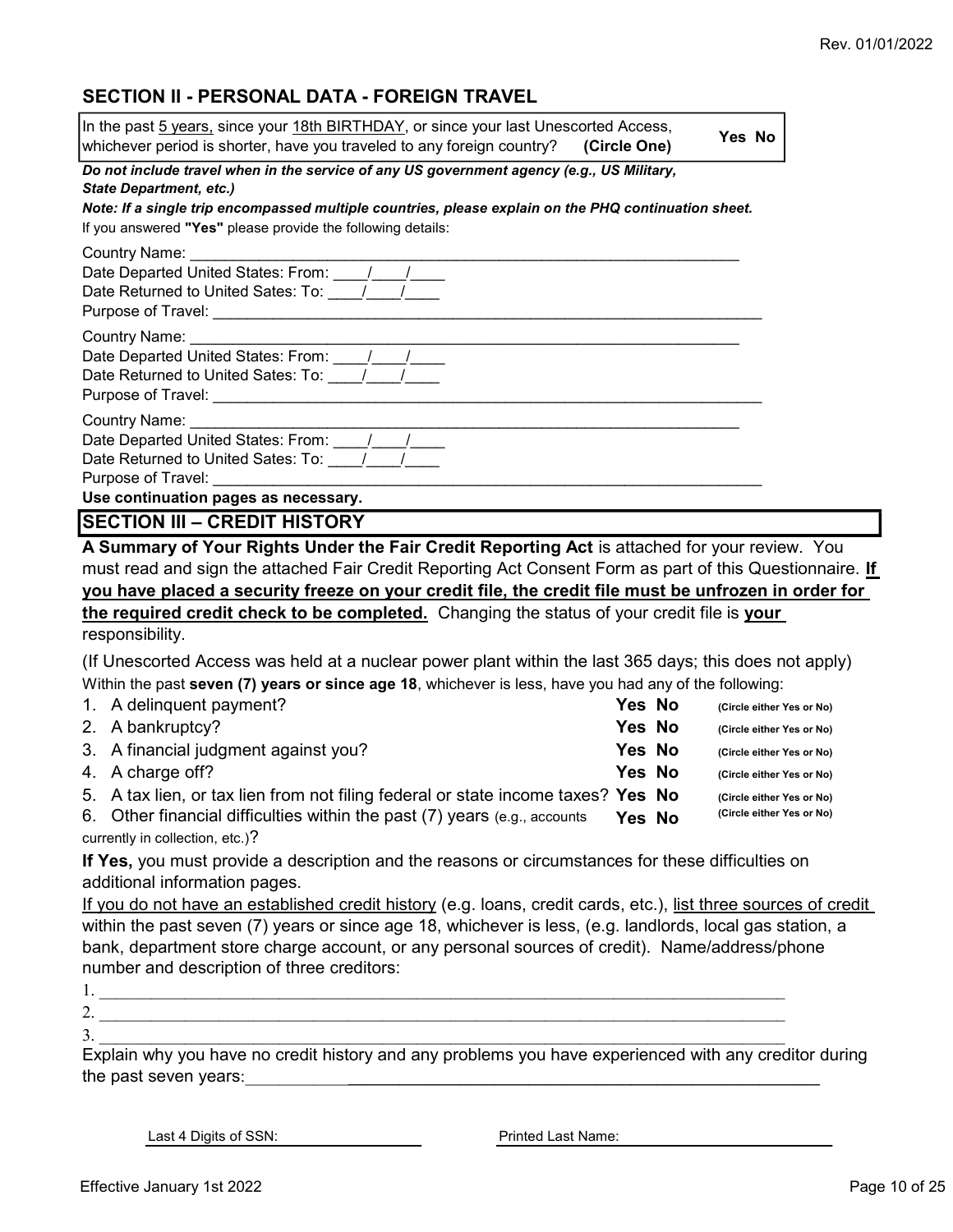# SECTION IV—LEGAL ACTION

CAUTION: Providing false or deliberate misleading statements or omissions of fact may be sufficient grounds for denial of unescorted access.

List all legal actions since your 18th birthday. Additionally, if you were fingerprinted, report the occurrence, and if you currently have any criminal charges pending, report the charge. You must list felony, misdemeanor, or serious traffic offenses (including guilty pleas and "nolo contendere" (meaning no contest); any suspended sentences, pretrial diversions, dismissals, "nolle prosequi " (meaning not prosecuted), serious civil charges, military charges (including court martial or non-judicial punishment), and criminal history record expungement but does not include minor misdemeanors such as parking tickets or minor civil actions such as zoning violations or minor traffic violations such as moving violations when you were not physically taken into custody. (You may omit non-injury traffic or parking offenses of less than \$500, but you must include any alcohol/drug-related traffic offenses.)

# "Initial" applicants: Since your 18th BIRTHDAY have you:

"Update" or "Reinstatement" applicants: Since your last UA/UAA if within 3 years, have you:

| 1. been held, detained, taken into custody, charged, arrested, indicted, fined,<br>forfeited bond, cited, or convicted for a violation of any law, regulation or<br>ordinance (e.g., felony, misdemeanor, traffic or military criminal history, etc) or<br>do you now have such a case pending?                                                                        | Yes No |
|------------------------------------------------------------------------------------------------------------------------------------------------------------------------------------------------------------------------------------------------------------------------------------------------------------------------------------------------------------------------|--------|
| 2. been charged, arrested or convicted of an alcohol-related offense (e.g.,<br>driving under the influence (DUI)/driving while intoxicated (DWI), or have such<br>a case pending or of a controlled substance-related offense (Including<br>controlled substances determined to be illegal under federal law, such as<br>marijuana, but deemed legal under state law)? | Yes No |
| 3. been charged, arrested or convicted of an infraction of the law for which you<br>were fined more than \$500?                                                                                                                                                                                                                                                        | Yes No |
| 4. failed to appear in court for any offense(s)?                                                                                                                                                                                                                                                                                                                       | Yes No |
| 5. Are you currently under indictment, on probation, parole, work release, or<br>subject to any other control of a court order of protection (e.g., Sex Offender<br>Registry)?                                                                                                                                                                                         | Yes No |

If you answered Yes to any question above, explain all occurrences and specific details in the space provided. Add continuation pages as necessary. Note: You may be asked to provide supporting documentation.

1. Legal Action:  $\frac{1}{2}$  /  $\frac{1}{2}$ 

| ັ<br>Date | Court or agency involved and location |                    |
|-----------|---------------------------------------|--------------------|
|           | <b>Felony / Misdemeanor</b>           |                    |
| Offense   | (Circle One)                          | <b>Disposition</b> |

#### Add Any Additional Occurrences to the Continuation Page.

#### SECTION IV-NRC Escalated Enforcement Action

Note: Occasionally, the NRC takes enforcement action against individuals working under the NRC's jurisdiction. When the NRC loses reasonable assurance that an individual is willing or able to comply with NRC requirements, typically demonstrated by deliberate misconduct, the agency may issue an enforcement order that includes a prohibition against all or some forms of NRC licensed activities. In addition, the NRC may engage in alternative dispute resolution with an individual who the NRC believes has willfully violated NRC requirements. Through alternative dispute resolution, the NRC may issue a confirmatory order that includes an agreed-upon period of prohibition from all or some types of NRC-licensed activities. In less significant cases, the agency may issue a notice of violation to an individual.

| Have you ever been issued an NRC Escalated enforcement Action? | Yes No |
|----------------------------------------------------------------|--------|
| If yon planno provido dataile                                  |        |

i<br>I

If yes, please provide details

Last 4 Digits of SSN

Printed Last Name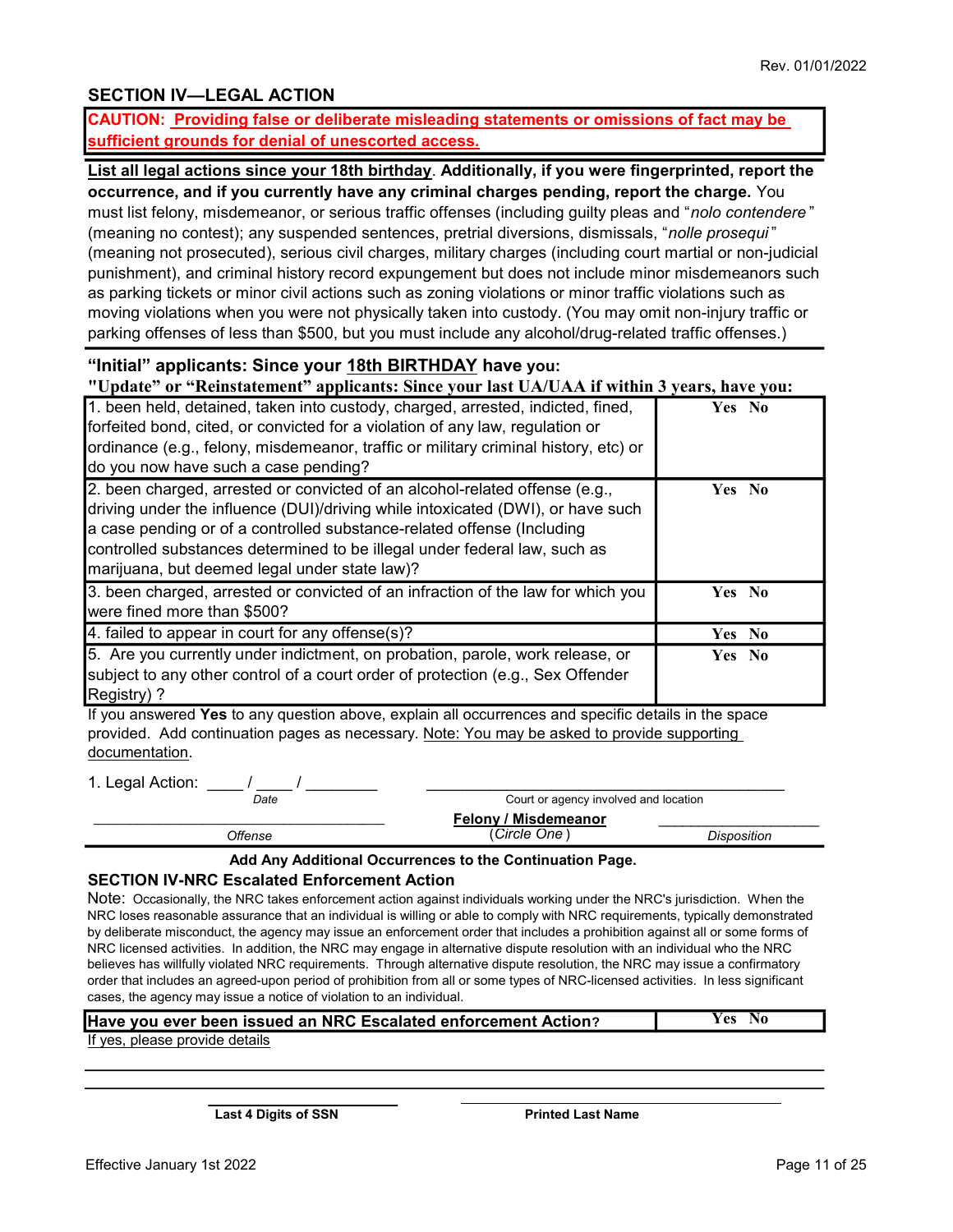#### SECTION V—SELF-DISCLOSURE INFORMATION

The Nuclear Regulatory Commission requires that the company investigate your previous employment history and make inquiries of employers to determine whether or not there are any fitness-for-duty (FFD) concerns that must be explored and evaluated prior to certifying UAA, granting UA or FFDA and/or granting safeguards information access.

|                                  | Answer each question by selecting either Yes or No as it pertains to you. For each Yes answer<br>include the specific type of issue, duration and resolution including but not limited to the reason for an<br>unfavorable termination or denial of UAA/UA and/or safeguards information access. Details may<br>include but are not limited to date, name and location name of the employer or potential employer<br>involved (to whom you applied for employment), nature of the violation, any hearing, penalty imposed<br>or other disposition. |            |                |
|----------------------------------|----------------------------------------------------------------------------------------------------------------------------------------------------------------------------------------------------------------------------------------------------------------------------------------------------------------------------------------------------------------------------------------------------------------------------------------------------------------------------------------------------------------------------------------------------|------------|----------------|
|                                  | "Initial" applicants: In the past 5 years, or since your 18 <sup>th</sup> BIRTHDAY,                                                                                                                                                                                                                                                                                                                                                                                                                                                                |            |                |
|                                  | whichever period is shorter, have you:                                                                                                                                                                                                                                                                                                                                                                                                                                                                                                             |            |                |
|                                  | "Update" or "Reinstatement" applicants: Since your last unescorted access, have you:                                                                                                                                                                                                                                                                                                                                                                                                                                                               |            |                |
|                                  | 1. violated a licensee or employer's fitness-for-duty policy?<br>2. been denied or had unescorted access authorization terminated unfavorably at any<br>place of employment or at any nuclear power plant for any reason including fitness<br>for duty policy violation or been unfavorably terminated from any employment for a                                                                                                                                                                                                                   | Yes        | N <sub>0</sub> |
|                                  | fitness for duty reason?                                                                                                                                                                                                                                                                                                                                                                                                                                                                                                                           | <b>Yes</b> | N <sub>0</sub> |
|                                  | 3. used, sold or possessed illegal drugs (Including controlled substances determined<br>to be illegal under federal law, such as marijuana, but deemed legal under state<br>$law$ ?                                                                                                                                                                                                                                                                                                                                                                | <b>Yes</b> | N <sub>0</sub> |
|                                  | 4. abused legal drugs or alcohol?                                                                                                                                                                                                                                                                                                                                                                                                                                                                                                                  | <b>Yes</b> | N <sub>0</sub> |
| 5.                               | ever subverted or attempted to subvert a drug or alcohol testing program?                                                                                                                                                                                                                                                                                                                                                                                                                                                                          | <b>Yes</b> | N <sub>0</sub> |
|                                  | 6. refused to take a drug or alcohol test?                                                                                                                                                                                                                                                                                                                                                                                                                                                                                                         | Yes        | N <sub>0</sub> |
| $7_{\scriptscriptstyle{\ddots}}$ | been subject to a plan (except self-referral) for treating substance abuse?<br>8. been subject to a law enforcement authority or court of law action for alcohol or drug<br>use related to any of the following;                                                                                                                                                                                                                                                                                                                                   | Yes        | N <sub>0</sub> |
|                                  | a. The use, sale or possession of illegal drugs (Including controlled<br>substances determined to be illegal under federal law, such as marijuana, but<br>deemed legal under state law)?                                                                                                                                                                                                                                                                                                                                                           | Yes        | N <sub>0</sub> |
|                                  | b. The abuse of legal drugs or alcohol?                                                                                                                                                                                                                                                                                                                                                                                                                                                                                                            | Yes        | N <sub>0</sub> |
|                                  | c. The refusal to take a drug or alcohol test?                                                                                                                                                                                                                                                                                                                                                                                                                                                                                                     | <b>Yes</b> | N <sub>0</sub> |
|                                  | 9. been subject to employment action taken for alcohol or drug abuse involving any of<br>the following:                                                                                                                                                                                                                                                                                                                                                                                                                                            |            |                |
|                                  | a. A change in job responsibilities or removal from a job?                                                                                                                                                                                                                                                                                                                                                                                                                                                                                         | <b>Yes</b> | N <sub>0</sub> |
|                                  | b. Mandated implementation of a plan for substance abuse treatment in                                                                                                                                                                                                                                                                                                                                                                                                                                                                              |            |                |
|                                  | order to avoid a change in or removal from a job?                                                                                                                                                                                                                                                                                                                                                                                                                                                                                                  | Yes        | N <sub>0</sub> |
|                                  | 10. Are you currently in a fitness-for-duty follow-up testing program?                                                                                                                                                                                                                                                                                                                                                                                                                                                                             | Yes        | N <sub>0</sub> |

**Explain any Yes answers, including dates, locations, name of the employer or potential employer,** nature of the violation, and any hearing, penalty imposed, or other disposition. If needed, list additional incidents on the Continuation Page.

| (Print Full Name)     | (Signature)               | (Date) |
|-----------------------|---------------------------|--------|
| Last 4 Digits of SSN: | <b>Printed Last Name:</b> |        |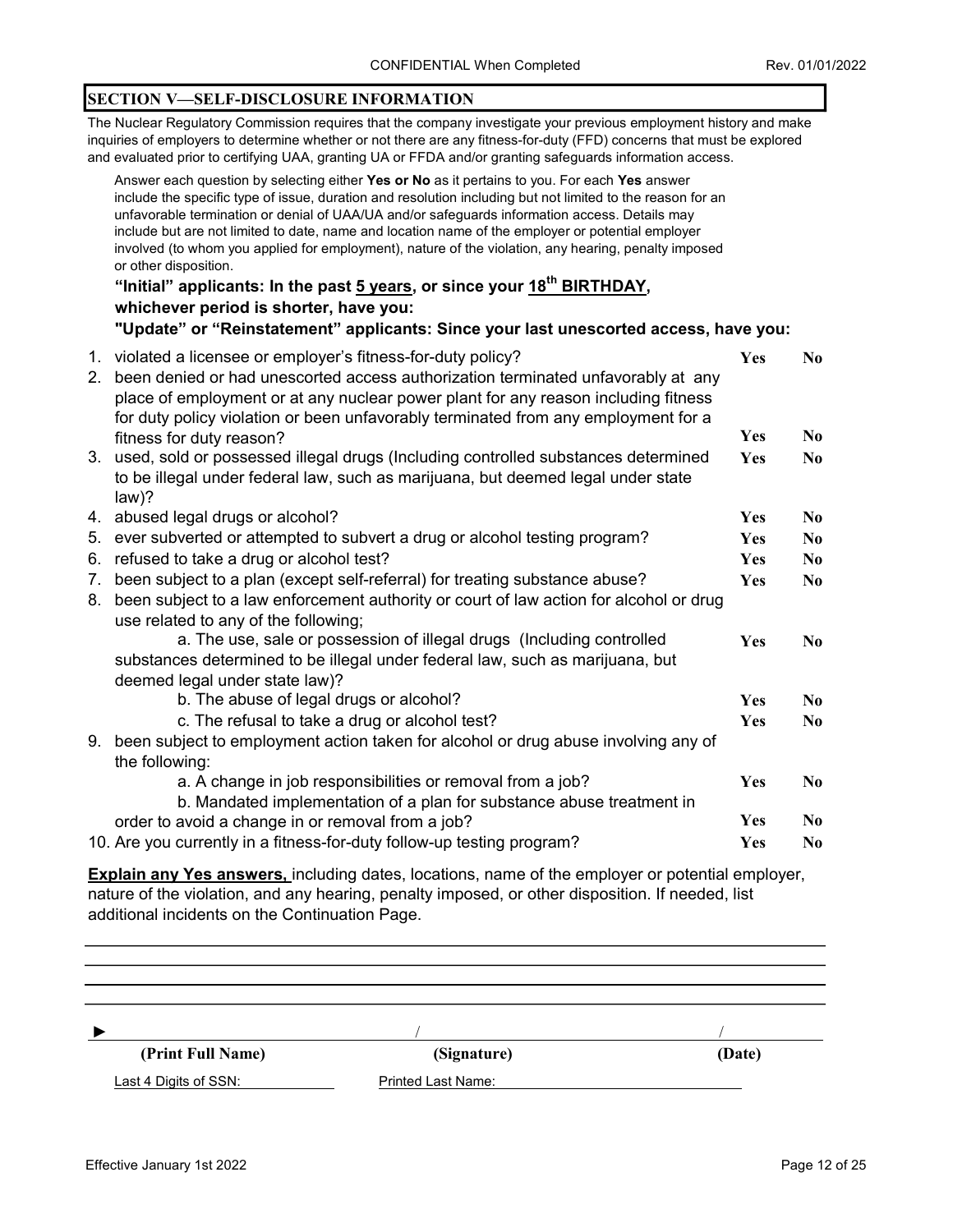# SECTION VI - PHQ CONTINUATION SHEET (Cont'd.):

Use this sheet to continue any answer to questions in this PHQ. Please clearly identify the applicable section pertaining to the comments: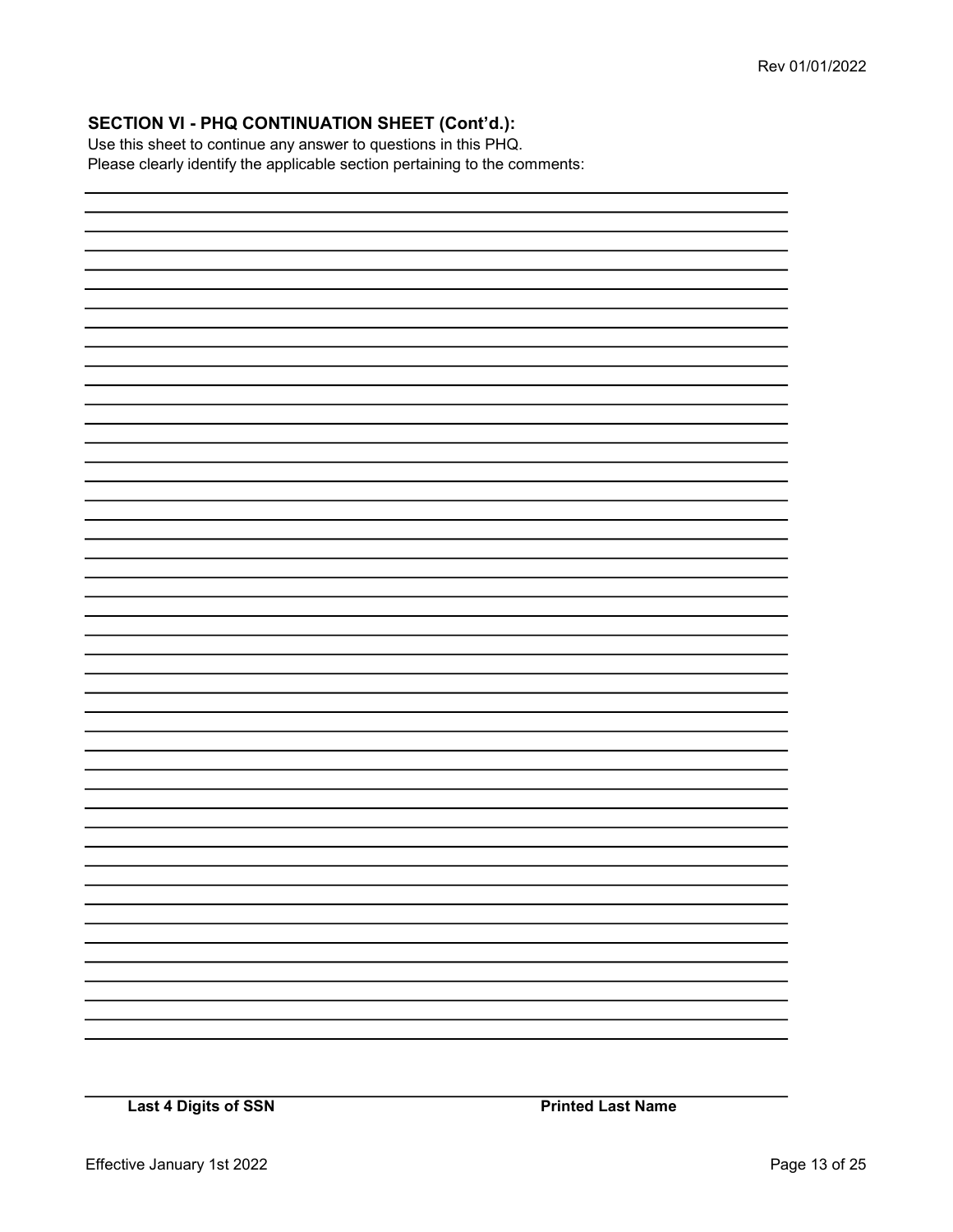# SECTION VII—MILITARY SERVICE AS EMPLOYMENT

If you served in the military within the last five (5) years or since your last unescorted access at a U.S Nuclear Power Plant (whichever period is shorter) complete this section for each period of service. Add pages if needed.

| In the past 5 years have you served in the Military? Yes No                                                                                                                                                                                                                                                                                                                                                                                             |  |
|---------------------------------------------------------------------------------------------------------------------------------------------------------------------------------------------------------------------------------------------------------------------------------------------------------------------------------------------------------------------------------------------------------------------------------------------------------|--|
| Do you have the DD214 long form you received upon discharge?<br>Yes No                                                                                                                                                                                                                                                                                                                                                                                  |  |
| Branch of Service: Country Served: Country Served:                                                                                                                                                                                                                                                                                                                                                                                                      |  |
| Service Period From: To: Last Duty Station/Unit:                                                                                                                                                                                                                                                                                                                                                                                                        |  |
| Type of Service (Check one): _____Active Duty or ____National Guard/Reserves on active duty                                                                                                                                                                                                                                                                                                                                                             |  |
| Reason For Discharge: Rank or grade at time of discharge:                                                                                                                                                                                                                                                                                                                                                                                               |  |
| Character of Service: Honorable If other than honorable, explain:                                                                                                                                                                                                                                                                                                                                                                                       |  |
|                                                                                                                                                                                                                                                                                                                                                                                                                                                         |  |
|                                                                                                                                                                                                                                                                                                                                                                                                                                                         |  |
| Contact's Office/Land line Phone Number:                                                                                                                                                                                                                                                                                                                                                                                                                |  |
| If you have your original/true DD Form 214, you must present it to a <b>Day&amp;Zimmermann representative</b> (a copy<br>will be retained and the original returned after authentication). If the above information is unavailable, you must<br>complete a Standard Form 180 to request an official copy of your DD214.                                                                                                                                 |  |
| <b>SECTION VII—EDUCATION IN LIEU OF EMPLOYMENT</b>                                                                                                                                                                                                                                                                                                                                                                                                      |  |
| school, apprenticeships, college, etc. Do not abbreviate names. Official institution transcripts in a sealed<br>envelope will be required. Add pages if needed.<br>In the past 5 years have you been enrolled in an educational institution or apprenticeship program? Yes No<br>Period of Attendance: From: $\frac{1}{\sqrt{2}}$ To: $\frac{1}{\sqrt{2}}$ and From: $\frac{1}{\sqrt{2}}$ To: $\frac{1}{\sqrt{2}}$<br>If no degree, reason for leaving: |  |
| Were you the subject of any disciplinary action at this education institution? YES __ NO__. If YES, provide<br>details:                                                                                                                                                                                                                                                                                                                                 |  |
|                                                                                                                                                                                                                                                                                                                                                                                                                                                         |  |
|                                                                                                                                                                                                                                                                                                                                                                                                                                                         |  |
| Period of Attendance: From: $\frac{1}{\sqrt{2}}$ To: $\frac{1}{\sqrt{2}}$ and From: $\frac{1}{\sqrt{2}}$ To: $\frac{1}{\sqrt{2}}$                                                                                                                                                                                                                                                                                                                       |  |
| If no degree, reason for leaving:                                                                                                                                                                                                                                                                                                                                                                                                                       |  |
| Were you the subject of any disciplinary action at this education institution? YES ___ NO __ . If YES, provide<br>details:                                                                                                                                                                                                                                                                                                                              |  |
|                                                                                                                                                                                                                                                                                                                                                                                                                                                         |  |
|                                                                                                                                                                                                                                                                                                                                                                                                                                                         |  |
| Last 4 Digits of SSN:<br>Printed Last Name: Name and Separate School and Separate School and Separate School and Separate School and Separate School and Separate School and Separate School and Separate School and Separate School and Separate Schoo                                                                                                                                                                                                 |  |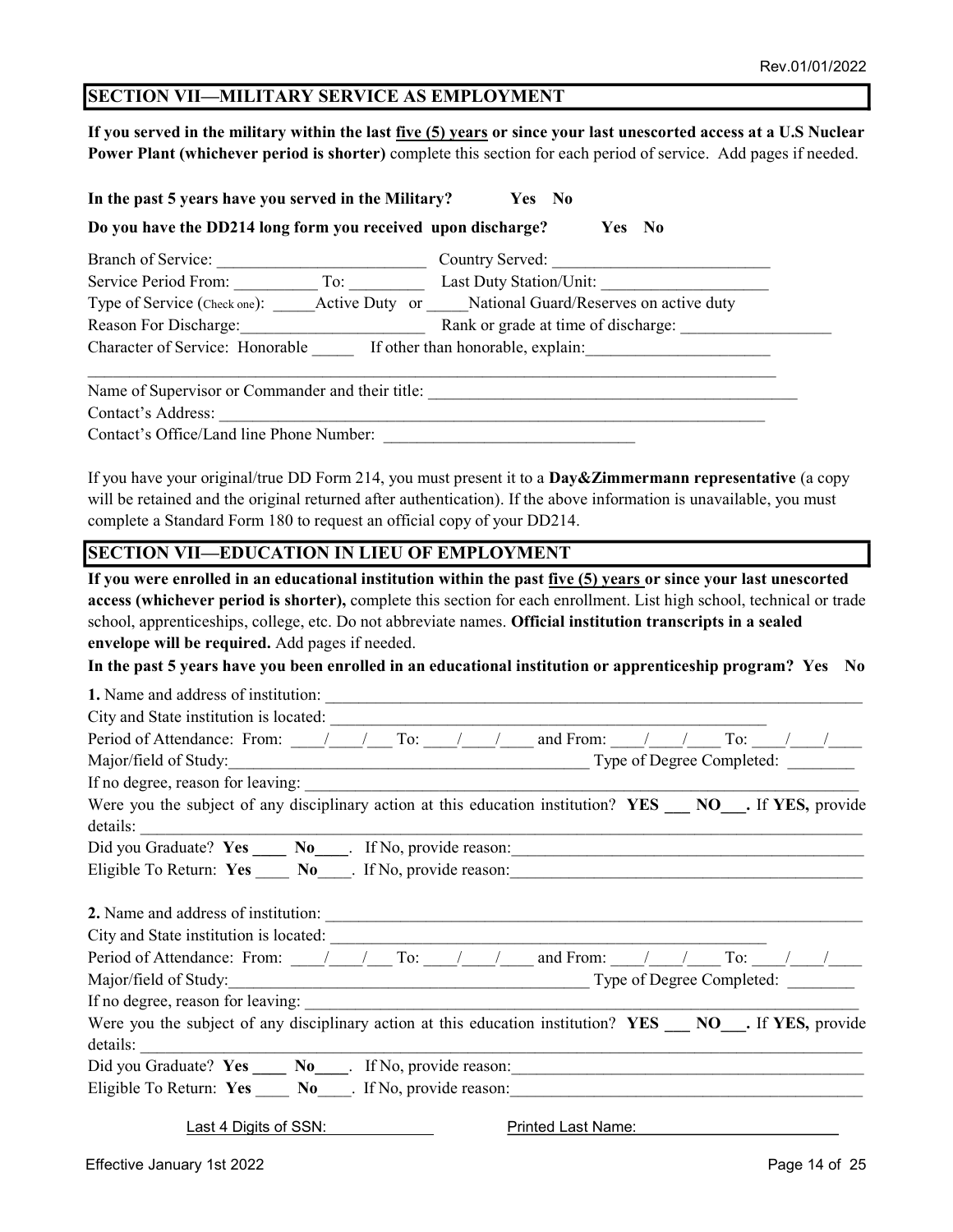# SECTION VIII – PERSONAL REFERENCES

List three (3) personal references who are available for immediate contact. Do not list relatives or any person currently living in the same household with you. References may be co-workers, friends, neighbors, or others with whom you have a frequent personal and/or business relationship and who can comment on your character and reputation. References should have had an association with you during the past six months. Do not list a person who does not wish to be called.

| Cell/Work Telephone: (<br>Address:<br>City:<br>State:<br>Zip:<br>Email Address:<br>How long have you known this individual (approx.)?<br>Years:<br>Months:<br>How often do you associate with this individual?  Daily Weekly Monthly<br>Other:<br>2. Name:<br>Home Telephone:<br>Cell/Work Telephone: (<br>Address:<br>City:<br>State:<br>Zip: |  |  |  |
|------------------------------------------------------------------------------------------------------------------------------------------------------------------------------------------------------------------------------------------------------------------------------------------------------------------------------------------------|--|--|--|
|                                                                                                                                                                                                                                                                                                                                                |  |  |  |
|                                                                                                                                                                                                                                                                                                                                                |  |  |  |
|                                                                                                                                                                                                                                                                                                                                                |  |  |  |
|                                                                                                                                                                                                                                                                                                                                                |  |  |  |
|                                                                                                                                                                                                                                                                                                                                                |  |  |  |
|                                                                                                                                                                                                                                                                                                                                                |  |  |  |
|                                                                                                                                                                                                                                                                                                                                                |  |  |  |
|                                                                                                                                                                                                                                                                                                                                                |  |  |  |
| Email Address:                                                                                                                                                                                                                                                                                                                                 |  |  |  |
| How long have you known this individual (approx.)?<br>Years:<br>Months:                                                                                                                                                                                                                                                                        |  |  |  |
| How often do you associate with this individual?  Daily Weekly Monthly<br>Other:                                                                                                                                                                                                                                                               |  |  |  |
| 3. Name :<br>Home Telephone:                                                                                                                                                                                                                                                                                                                   |  |  |  |
| Cell/Work Telephone: (<br>Address:                                                                                                                                                                                                                                                                                                             |  |  |  |
| ZIP:<br>City:<br>State:                                                                                                                                                                                                                                                                                                                        |  |  |  |
| Email Address:                                                                                                                                                                                                                                                                                                                                 |  |  |  |
| How long have you known this individual (approx.)?<br>Years:<br>Months:                                                                                                                                                                                                                                                                        |  |  |  |
| How often do you associate with this individual?  Daily Weekly Monthly<br>Other:                                                                                                                                                                                                                                                               |  |  |  |
| Provide the name of your closest relative that does not reside with you.                                                                                                                                                                                                                                                                       |  |  |  |
| 1. Name:<br>Home Telephone:                                                                                                                                                                                                                                                                                                                    |  |  |  |
| Email Address:                                                                                                                                                                                                                                                                                                                                 |  |  |  |
| Cell/Work Telephone: (<br>Address:                                                                                                                                                                                                                                                                                                             |  |  |  |
| City:<br>State:<br>Relationship:<br>Zip:                                                                                                                                                                                                                                                                                                       |  |  |  |

# SECTION VIII. PERSONAL DATA - RESIDENCES

If you have NOT held Unescorted Access at a nuclear plant within the last 3 years, list all residences where you have lived for more than 30 days in the past seven (7) years.

If you HAVE held Unescorted Access within the last 3 years, list all residences where you have lived for more than 30 days since you last held unescorted access. Use continuation pages as necessary.

| <b>Current Residence</b>  |                          |                           |       |     |
|---------------------------|--------------------------|---------------------------|-------|-----|
| From:                     |                          | <b>Present</b>            |       |     |
|                           | Number and Street        | City                      | State | Zip |
| <b>INext most recent:</b> |                          |                           |       |     |
| From:                     |                          | To:                       |       |     |
|                           | <b>Number and Street</b> | City                      | State | Zip |
| Next most recent:         |                          |                           |       |     |
| From:                     |                          | $\mathsf{To:}$            |       |     |
|                           | <b>Number and Street</b> | City                      | State | Zip |
|                           | Last 4 Digits of SSN:    | <b>Printed Last Name:</b> |       |     |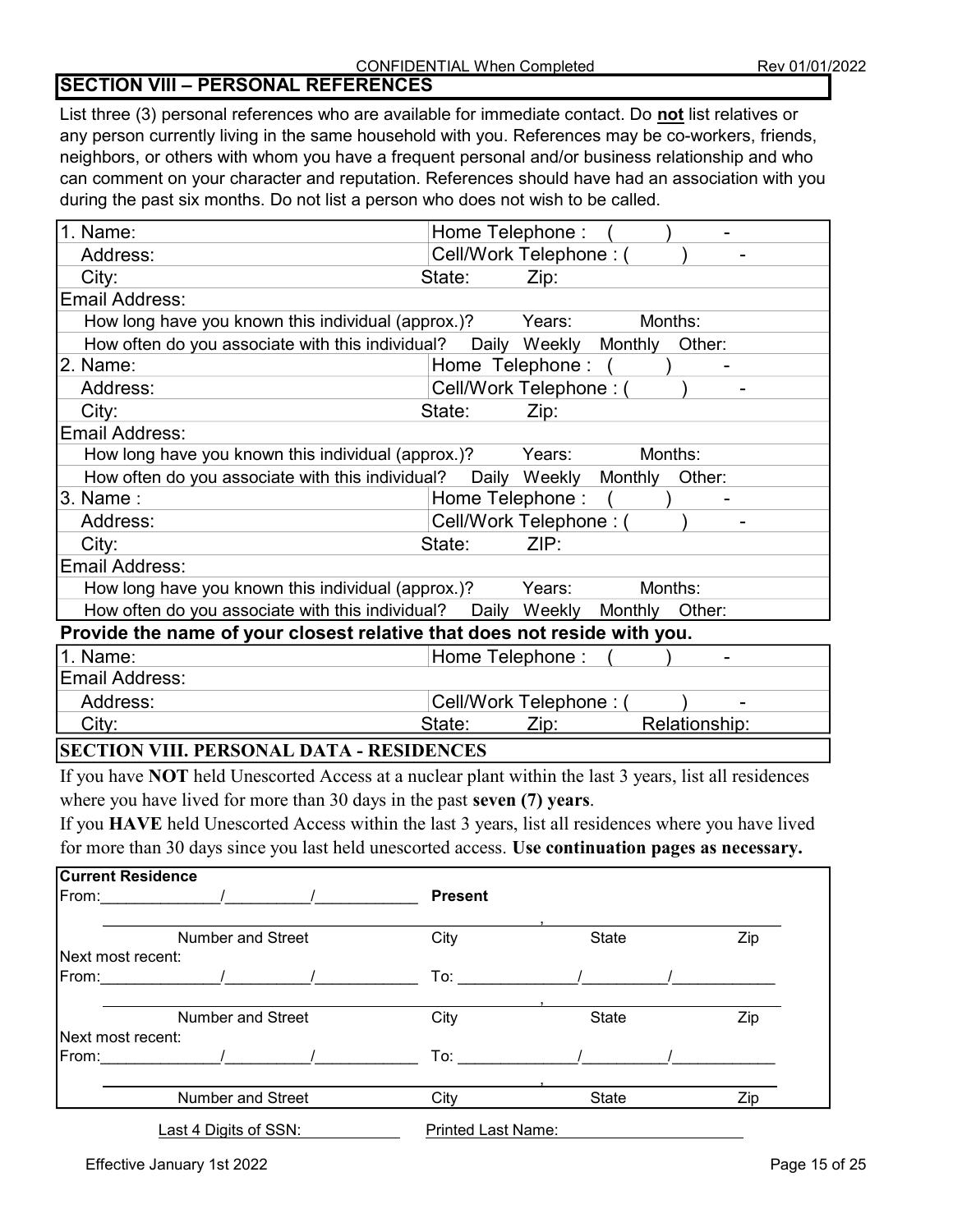- 1. List every job/unemployment you have had for the past five (5) years. Account for **ALL** periods of employment and unemployment during the past five (5) years.
- 2. Start with your most recent employment/unemployment or present job.
- 3. Include military service within the past five (5) years.
- 4. If discharged or fired, please explain.
- 5. Add additional sheets if needed.
- 6. If you worked through a temporary agency, or a Union hall; you MUST list the name and phone number of the company you PHYSICALLY worked at.

If you have been badged within the last three (3) years at a U.S. Nuclear Power Plant, you only need to provide employment/unemployment from the present back to and including your last unescorted access (badged site).

| Union Affiliation (If applicable): Union Name: | Local:           |
|------------------------------------------------|------------------|
| Business agent name                            | Telephone number |

#### in force, within the past Five  $(5)$  years? Yes No Have you been fired, involuntarily terminated, or forced to leave any job or position, except as part of a reduction

#### (If Yes, explain the circumstances and reason for leaving on page 13)

| <b>Employment</b>                    | Date Format                                       | MM/DD/YYYY                                                            |                      |                                                 |
|--------------------------------------|---------------------------------------------------|-----------------------------------------------------------------------|----------------------|-------------------------------------------------|
| Company                              | <b>Start Date</b>                                 | <b>End Date</b>                                                       | Reason for Leaving   |                                                 |
|                                      |                                                   |                                                                       |                      |                                                 |
|                                      |                                                   |                                                                       | Eligible for Rehire? | Yes<br><b>No</b>                                |
| <b>Company Address</b>               | City                                              | State                                                                 | Zip Code             | <b>Company Phone</b>                            |
| <b>Job Title</b>                     | Work Location (if different)                      |                                                                       | Supervisor (Name)    |                                                 |
| <b>Period of Unemployment</b>        |                                                   |                                                                       |                      |                                                 |
| From (Month/Year)<br>To (Month/Year) |                                                   | Person Who Can Verify (personal reference, no<br>unemployment agency) |                      | <b>Business Phone</b><br><b>Residence Phone</b> |
|                                      | <b>Address</b>                                    |                                                                       |                      |                                                 |
| <b>Employment</b>                    | Date Format                                       | MM/DD/YYYY                                                            |                      |                                                 |
| Company                              | <b>Start Date</b>                                 | <b>End Date</b>                                                       | Reason for Leaving   |                                                 |
|                                      |                                                   |                                                                       | Eligible for Rehire? | <b>Yes</b><br><b>No</b>                         |
| Company Address                      | City                                              | <b>State</b>                                                          | Zip Code             | Company Phone                                   |
| Job Title                            | Work Location (if different)<br>Supervisor (Name) |                                                                       |                      |                                                 |
| <b>Period of Unemployment</b>        |                                                   |                                                                       |                      |                                                 |
| From (Month/Year)<br>To (Month/Year) |                                                   | Person Who Can Verify (personal reference, no<br>unemployment agency) |                      | <b>Business Phone</b>                           |
|                                      | <b>Address</b>                                    |                                                                       | Residence Phone      |                                                 |
| <b>Employment</b>                    | Date Format                                       | MM/DD/YYYY                                                            |                      |                                                 |
| Company                              | <b>Start Date</b>                                 | <b>End Date</b>                                                       | Reason for Leaving   |                                                 |
|                                      |                                                   |                                                                       | Eligible for Rehire? | <b>Yes</b><br><b>No</b>                         |
| <b>Company Address</b>               | City                                              | State                                                                 | Zip Code             | <b>Company Phone</b>                            |
| <b>Job Title</b>                     | Work Location (if different)                      |                                                                       | Supervisor (Name)    |                                                 |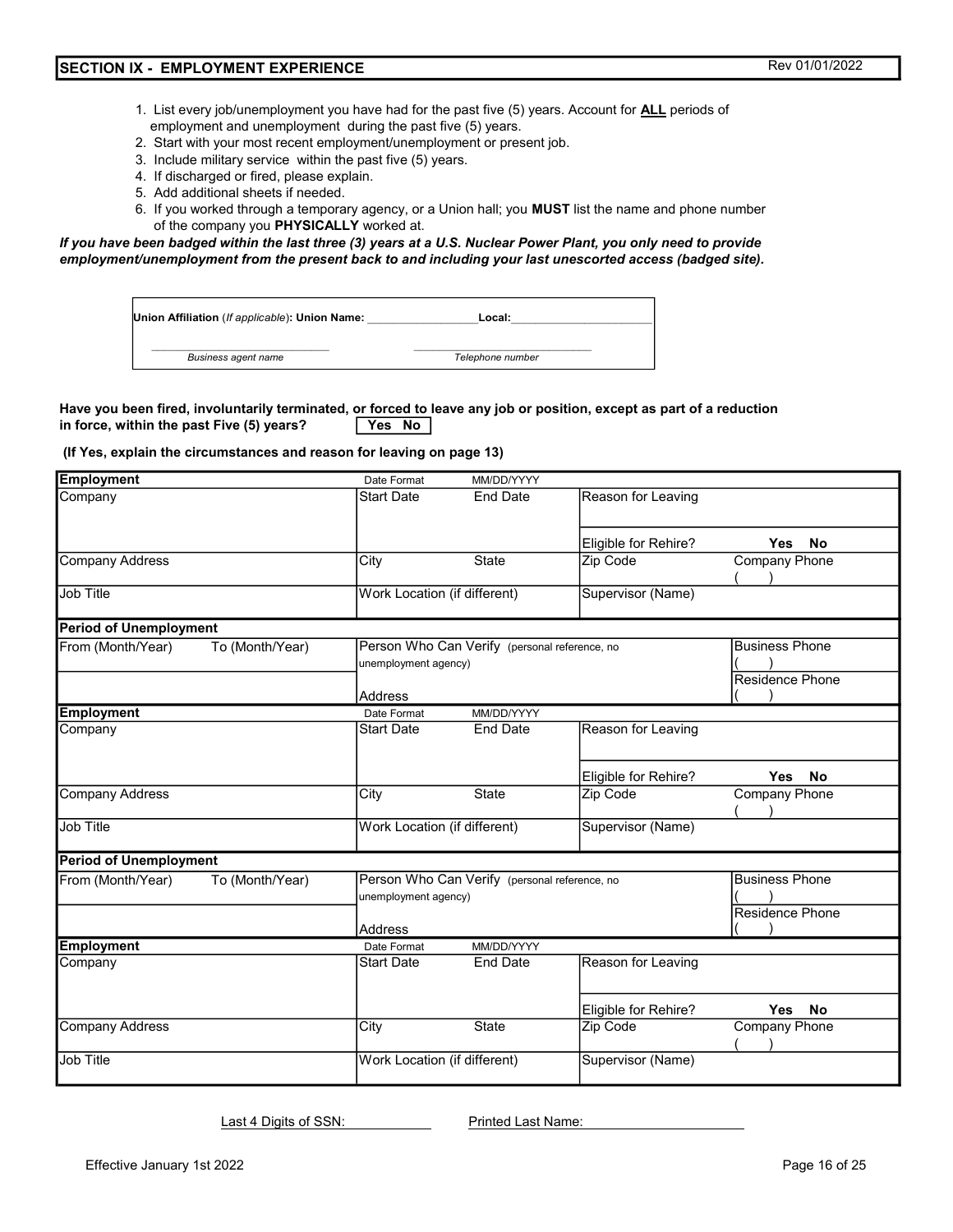| <b>Period of Unemployment</b> |                 |                                                                                  |                 |                                                 |                      |
|-------------------------------|-----------------|----------------------------------------------------------------------------------|-----------------|-------------------------------------------------|----------------------|
| From (Month/Year)             | To (Month/Year) | Person Who Can Verify (personal reference, no<br>unemployment agency)            |                 | <b>Business Phone</b><br>Residence Phone        |                      |
|                               |                 | <b>Address</b>                                                                   |                 |                                                 |                      |
| <b>Employment</b>             |                 | Date Format                                                                      | MM/DD/YYYY      |                                                 |                      |
| Company                       |                 | <b>Start Date</b>                                                                | <b>End Date</b> | Reason for Leaving                              |                      |
|                               |                 |                                                                                  |                 | Eligible for Rehire?                            | <b>Yes</b><br>No     |
| <b>Company Address</b>        |                 | City                                                                             | State           | Zip Code                                        | <b>Company Phone</b> |
| Job Title                     |                 | Work Location (if different)                                                     |                 | Supervisor (Name)                               |                      |
| <b>Period of Unemployment</b> |                 |                                                                                  |                 |                                                 |                      |
| From (Month/Year)             | To (Month/Year) | Person Who Can Verify (personal reference, no<br>unemployment agency)<br>Address |                 | <b>Business Phone</b><br><b>Residence Phone</b> |                      |
| <b>Employment</b>             |                 | Date Format                                                                      | MM/DD/YYYY      |                                                 |                      |
| Company                       |                 | <b>Start Date</b>                                                                | <b>End Date</b> | Reason for Leaving                              |                      |
|                               |                 |                                                                                  |                 | Eligible for Rehire?                            | Yes<br><b>No</b>     |
| <b>Company Address</b>        |                 | City                                                                             | <b>State</b>    | Zip Code                                        | <b>Company Phone</b> |
| <b>Job Title</b>              |                 | Work Location (if different)                                                     |                 | Supervisor (Name)                               |                      |
| <b>Period of Unemployment</b> |                 |                                                                                  |                 |                                                 |                      |
| From (Month/Year)             | To (Month/Year) | Person Who Can Verify (personal reference, no<br>unemployment agency)<br>Address |                 | <b>Business Phone</b><br><b>Residence Phone</b> |                      |
| <b>Employment</b>             |                 | Date Format                                                                      | MM/DD/YYYY      |                                                 |                      |
| Company                       |                 | <b>Start Date</b>                                                                | End Date        | Reason for Leaving                              |                      |
|                               |                 |                                                                                  |                 | Eligible for Rehire?                            | <b>Yes</b><br>No     |
| <b>Company Address</b>        |                 | City                                                                             | <b>State</b>    | Zip Code                                        | <b>Company Phone</b> |
| Job Title                     |                 | Work Location (if different)                                                     |                 | Supervisor (Name)                               |                      |
| <b>Period of Unemployment</b> |                 |                                                                                  |                 |                                                 |                      |
| From (Month/Year)             | To (Month/Year) | Person Who Can Verify (personal reference, no<br>unemployment agency)<br>Address |                 | <b>Business Phone</b><br>Residence Phone        |                      |
| <b>Employment</b>             |                 | Date Format                                                                      | MM/DD/YYYY      |                                                 |                      |
| Company                       |                 | <b>Start Date</b>                                                                | <b>End Date</b> | Reason for Leaving                              |                      |
|                               |                 |                                                                                  |                 | Eligible for Rehire?                            | No<br>Yes            |
| <b>Company Address</b>        |                 | City                                                                             | State           | Zip Code                                        | <b>Company Phone</b> |
| Job Title                     |                 | Work Location (if different)                                                     |                 | Supervisor (Name)                               |                      |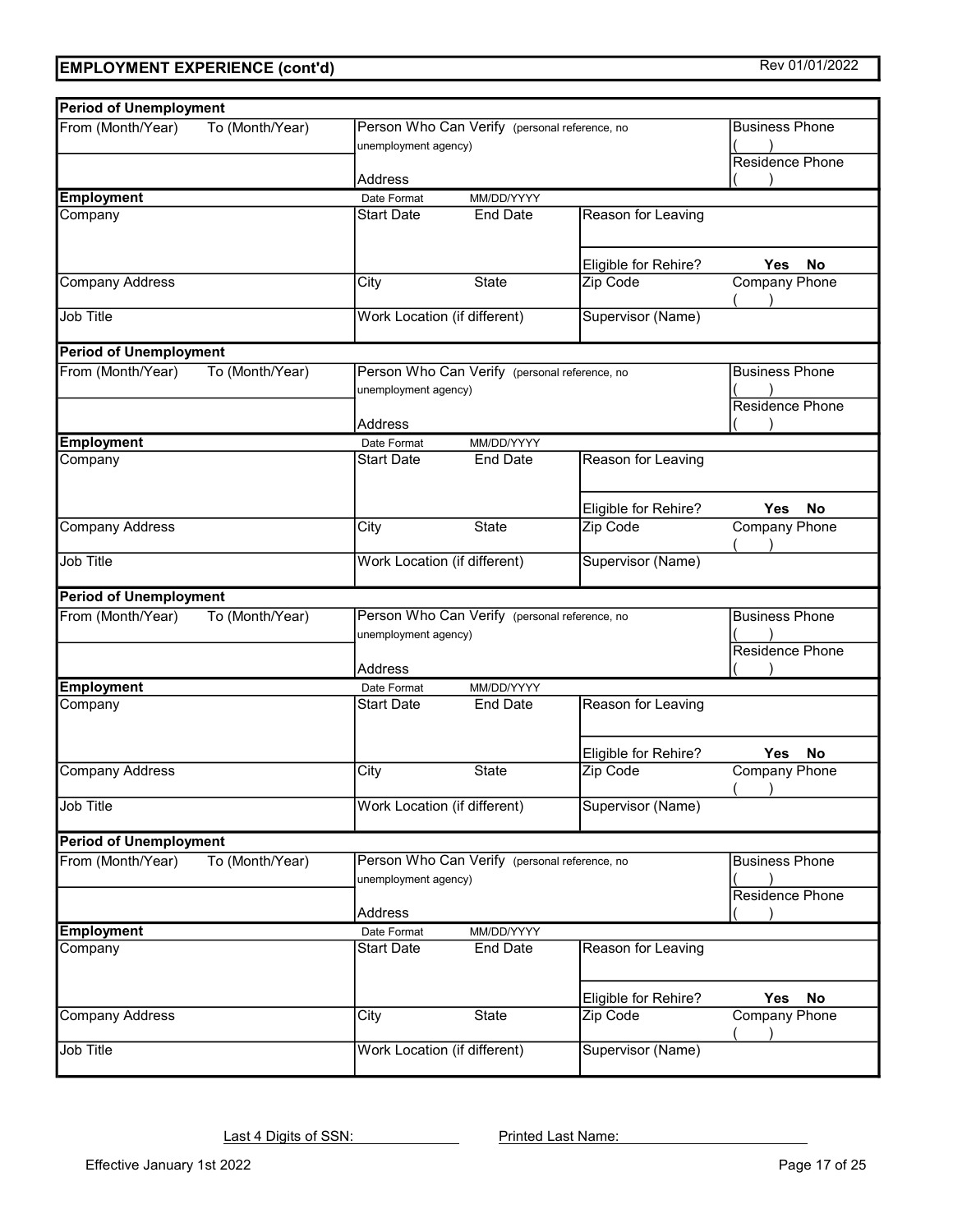| <b>Period of Unemployment</b>        |                 |                                                                       |                 |                                                 |                                                 |
|--------------------------------------|-----------------|-----------------------------------------------------------------------|-----------------|-------------------------------------------------|-------------------------------------------------|
| From (Month/Year)                    | To (Month/Year) | Person Who Can Verify (personal reference, no<br>unemployment agency) |                 | <b>Business Phone</b><br><b>Residence Phone</b> |                                                 |
|                                      |                 | Address                                                               |                 |                                                 |                                                 |
| <b>Employment</b>                    |                 | Date Format                                                           | MM/DD/YYYY      |                                                 |                                                 |
| Company                              |                 | <b>Start Date</b>                                                     | End Date        | Reason for Leaving                              |                                                 |
|                                      |                 |                                                                       |                 | Eligible for Rehire?                            | Yes<br>No                                       |
| <b>Company Address</b>               |                 | City                                                                  | <b>State</b>    | Zip Code                                        | <b>Company Phone</b>                            |
| <b>Job Title</b>                     |                 | Work Location (if different)<br>Supervisor (Name)                     |                 |                                                 |                                                 |
| <b>Period of Unemployment</b>        |                 |                                                                       |                 |                                                 |                                                 |
| From (Month/Year)<br>To (Month/Year) |                 | Person Who Can Verify (personal reference, no<br>unemployment agency) |                 |                                                 | <b>Business Phone</b><br><b>Residence Phone</b> |
|                                      |                 | Address                                                               |                 |                                                 |                                                 |
| <b>Employment</b>                    |                 | Date Format                                                           | MM/DD/YYYY      |                                                 |                                                 |
| Company                              |                 | <b>Start Date</b>                                                     | <b>End Date</b> | Reason for Leaving                              |                                                 |
|                                      |                 |                                                                       |                 | Eligible for Rehire?                            | Yes<br>No                                       |
| <b>Company Address</b>               |                 | City                                                                  | <b>State</b>    | Zip Code                                        | <b>Company Phone</b>                            |
| <b>Job Title</b>                     |                 | Work Location (if different)<br>Supervisor (Name)                     |                 |                                                 |                                                 |
| <b>Period of Unemployment</b>        |                 |                                                                       |                 |                                                 |                                                 |
| From (Month/Year)                    | To (Month/Year) | Person Who Can Verify (personal reference, no<br>unemployment agency) |                 | <b>Business Phone</b><br><b>Residence Phone</b> |                                                 |
|                                      |                 | Address                                                               |                 |                                                 |                                                 |
| <b>Employment</b>                    |                 | Date Format                                                           | MM/DD/YYYY      |                                                 |                                                 |
| Company                              |                 | <b>Start Date</b>                                                     | End Date        | Reason for Leaving                              |                                                 |
|                                      |                 |                                                                       |                 | Eligible for Rehire?                            | <b>Yes</b><br>No                                |
| <b>Company Address</b>               |                 | City                                                                  | <b>State</b>    | Zip Code                                        | <b>Company Phone</b>                            |
| <b>Job Title</b>                     |                 | Work Location (if different)                                          |                 | Supervisor (Name)                               |                                                 |
| <b>Period of Unemployment</b>        |                 |                                                                       |                 |                                                 |                                                 |
| From (Month/Year)                    | To (Month/Year) | Person Who Can Verify (personal reference, no<br>unemployment agency) |                 | <b>Business Phone</b><br>Residence Phone        |                                                 |
|                                      |                 | Address                                                               |                 |                                                 |                                                 |
| <b>Employment</b>                    |                 | Date Format                                                           | MM/DD/YYYY      |                                                 |                                                 |
| Company                              |                 | <b>Start Date</b>                                                     | <b>End Date</b> | Reason for Leaving                              |                                                 |
|                                      |                 |                                                                       |                 | Eligible for Rehire?                            | <b>Yes</b><br>No                                |
| <b>Company Address</b>               |                 | City                                                                  | State           | Zip Code                                        | Company Phone                                   |
| Job Title                            |                 | <b>Work Location (if different)</b>                                   |                 | Supervisor (Name)                               |                                                 |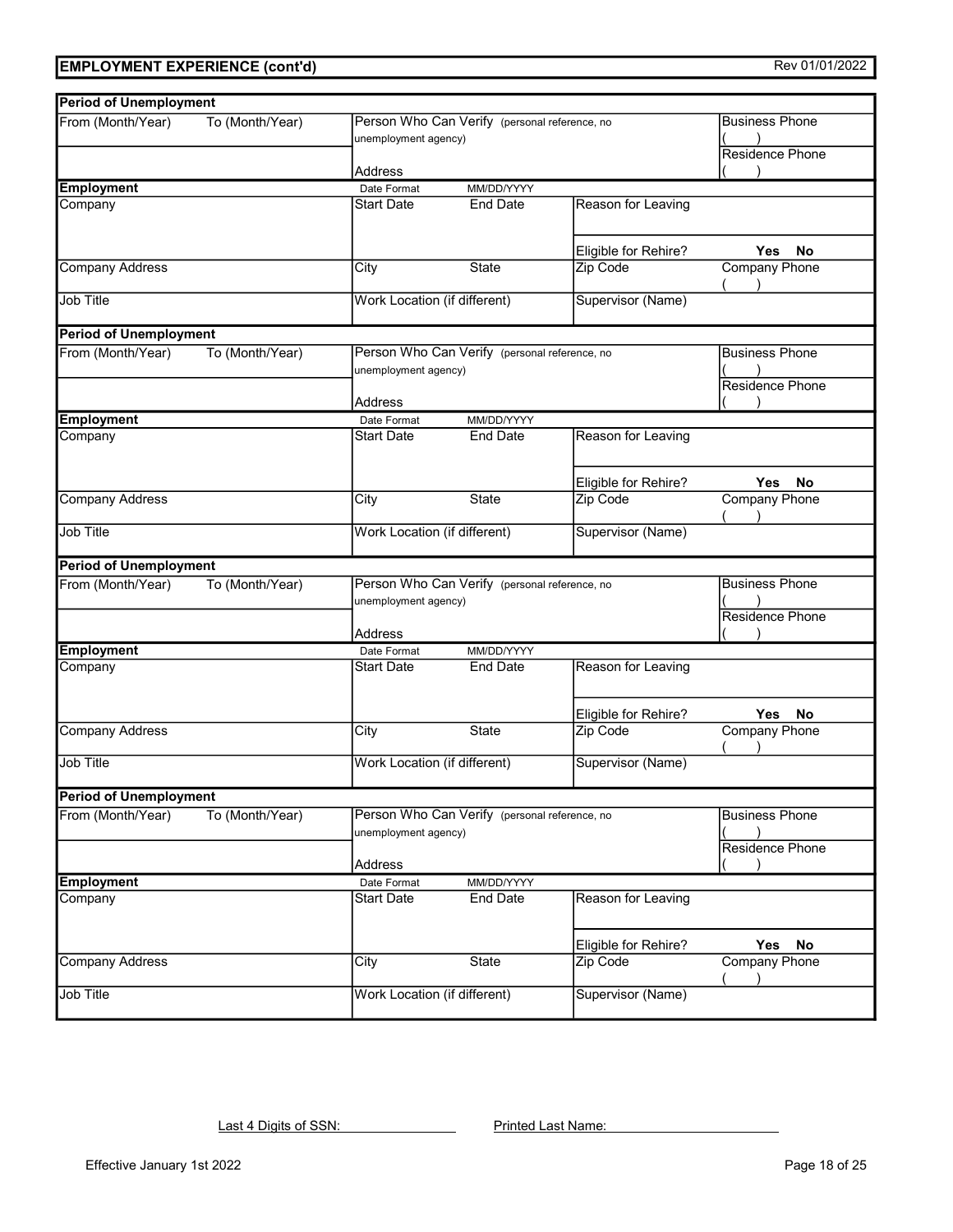#### Day&Zimmermann FITNESS FOR DUTY (FFD) POLICY COMMUNICATION AND AWARENESS STATEMENT

The Nuclear Regulatory Commission (NRC) has mandated that every licensee shall develop and implement a Fitness For Duty Program. Day&Zimmermann agrees with and supports the principles of the Fitness For Duty Rule.

What is a FFD Program? In the words of the NRC, the purpose is to provide reasonable assurance that nuclear power plant personnel are reliable, trustworthy, and not under the influence of any substance, legal or illegal, or mentally or physically impaired for any cause, which in any way adversely affects their ability to safely and competently perform their duties. A Fitness For Duty Program developed under the requirements of this rule is intended to create an environment which is free of drugs and the effects of such substances.

Policy (Licensee/Day&Zimmermann) Each Day&Zimmermann employee must understand the FFD Policy of the licensee prior to work assignment.

All Day&Zimmermann employees shall:

- A. Report to work fit for duty and not under the influence of any substance.
- B. Report to supervisor any mental stress, fatigue, illness, and/or use of any prescription medication, or over-the-counter medication which might affect job performance and/or safety.
- C. Seek assistance for any fitness for duty related problem.
- D. Cooperate fully in the chemical testing program.
- E. Report any arrests.
- F. Report any previous access denial, positive chemical test, and/or involuntary participation in a substance abuse treatment program.
- G. Report any threat of harm to the public, company, licensee, and/or co-workers.
- H. Not use, sell, possess, manufacture, or distribute illegal substances on or off the company or licensee's property or while on company business.(*Including marijuana which is illegal under federal law*)
- I. Not use alcohol while on duty and/or five (5) hours prior to reporting for duty.
- J. Not abuse alcohol, prescriptions, and/or over-the-counter medications.

Types of Screening To deter the use of and verify continued abstinence from the abuse of drugs and alcohol, employees shall be required to submit to (a) initial or pre-access screening, (b) random unannounced screening, (c) for-cause screening, and (d) follow-up screening by the licensee.

Hazards of Abuse The abuse of drugs and misuse of alcohol have a definite negative effect on (a) the safety of yourself, your co-workers, company property, and the general public, (b) your overall health and (c) your job performance.

Diet/Over-the-counter and Prescription Medications/Medical Review Officer The use of prescription and over the-counter medicine, and some foods may cause positive test results. Remember to report over-the-counter and prescription medical use to your supervisor. The licensee's Medical Review Officer is responsible to review, interpret, and confirm positive test results based upon employee interviews, medical records, medical history, prescription history, and bio-medical factors.

Employee Responsibilities Your responsibility as a Day&Zimmermann employee is to:

- A. Report to work fit for duty with no detectable presence of alcohol or prohibited drugs in your system. (Including marijuana which is illegal under federal law)
- B. Abstain from the use of alcohol for at least five (5) hours prior to work and while on duty.
- C. Notify your supervisor of any problems such as mental stress, fatigue, or illness which may affect your fitness for duty.

Effective January 1st 2022 **Page 19 of 25**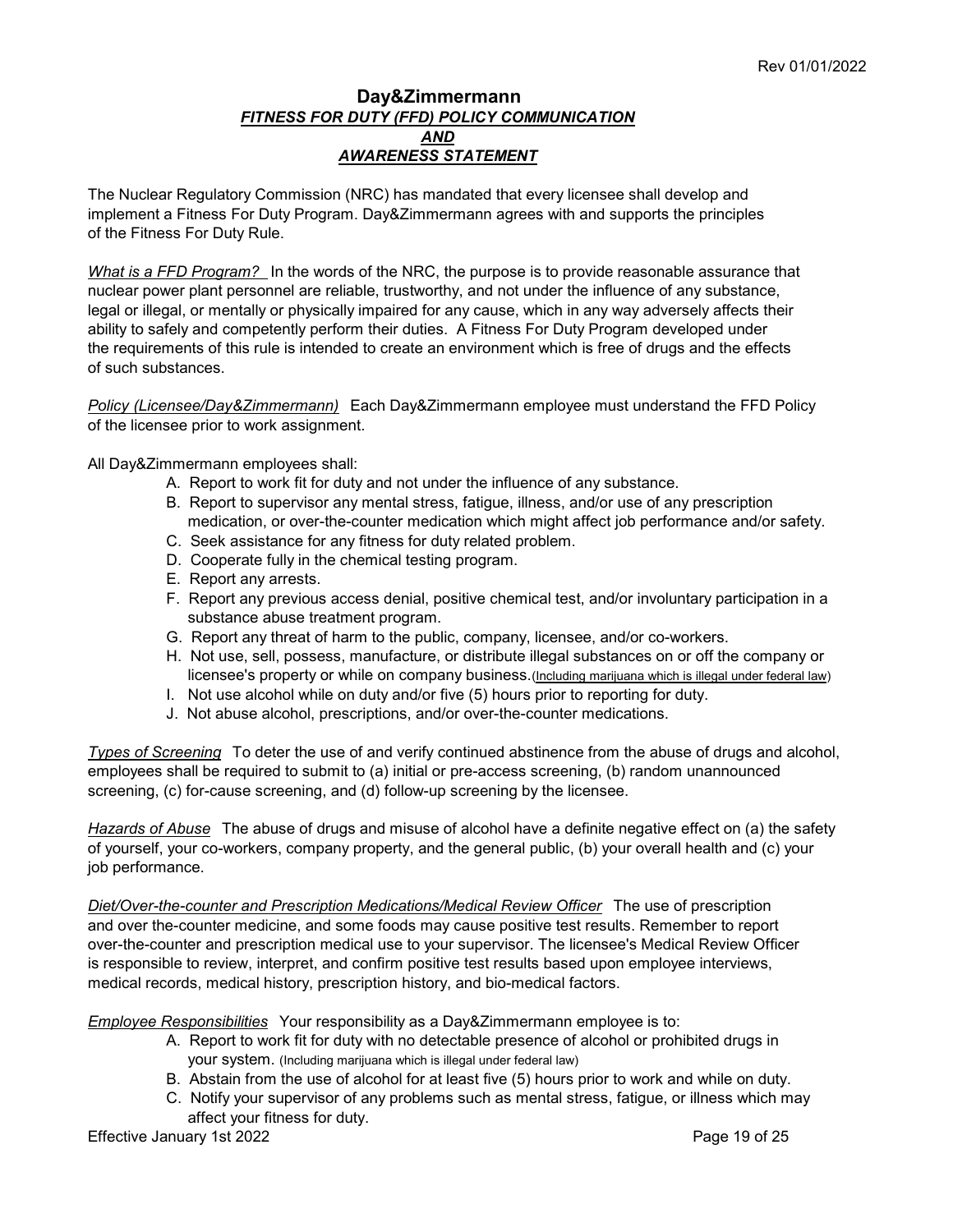#### Employee Responsibilities (cont'd)

- D. Seek assistance for any problems which may affect your ability to safely and competently perform your duties.
- E. Report to your supervisor legitimate use of prescriptions or over-the-counter medication which may adversely affect your performance.
- F. Prevent and/or report actions that may harm the company, our customers, and/or co-workers.
- G. Report any previous denial of unescorted access under a Fitness For Duty Program.
- H. Report any felony or misdemeanor conviction or any arrest.
- I. Cooperate fully in the pre-access, random, for-cause, and follow-up testing programs.
- J. Recognize symptoms of potential drug and alcohol abuse in co-workers and report these symptoms to company management.

Consequences for Employee Nonconformance Day&Zimmermann employees are required by company and licensee policy to comply with all Fitness For Duty rules and regulations. Noncompliance may result in (a) denial of unescorted access, (b) denial of access to company and/or licensee property, and/or (c) termination of employment.

Each Day&Zimmermann employee is expected to adhere to all FFD rules at all company and customer locations where they are assigned to work. Additional FFD training may be performed by the licensee at work assignment locations.

Please read, sign, and date.

Print Name (Full Name) Signature Signature Date Date

\_\_\_\_\_\_\_\_\_\_\_\_\_\_\_\_\_\_\_\_\_\_\_\_\_\_\_\_\_\_\_\_\_\_\_\_\_\_\_\_\_\_\_\_\_\_\_\_\_\_\_\_\_\_\_\_\_\_\_\_\_\_\_\_\_\_\_\_\_\_\_\_\_\_\_\_\_\_\_\_\_\_\_\_\_\_\_\_

#### Behavioral Observation Program/Activity Certification

Under the Behavioral Observation Program (BOP) of the licensee, I understand that I am obligated to report any significant problems of any kind that may bear on my job performance, as well as, any arrests, proceedings, or any possibly disqualifying information, prior to and during any work assignment. Further, I understand my responsibilities both as an employee and as an active participant with this program.

I further state that I have not participated in any activity that would adversely affect my trustworthiness or reliability.

Print Name (Full Name) Cast 4 Digits of SSN Date

 $\mathcal{L}_\text{max}$  , and the set of the set of the set of the set of the set of the set of the set of the set of the set of the set of the set of the set of the set of the set of the set of the set of the set of the set of the

\_\_\_\_\_\_\_\_\_\_\_\_\_\_\_\_\_\_\_\_\_\_\_\_\_\_\_\_\_\_\_\_\_\_\_\_\_\_\_\_\_\_\_\_\_\_\_\_\_\_\_\_\_\_\_\_\_\_\_\_\_\_\_\_\_\_\_\_\_\_\_\_\_\_\_\_\_\_\_\_\_\_\_\_\_\_\_\_

Applicant's Signature

I certify that my answers / information given in this questionnaire are complete and correct to the best of my knowledge and are made in good faith.

 $\mathcal{L}_\text{max}$  , and the contribution of the contribution of  $\mathcal{L}_\text{max}$ 

I understand that providing false or deliberate misleading statements or omissions may be sufficient grounds for denial of unescorted access.

Applicant's Signature **Date** Date **Date** 

All signatures are required.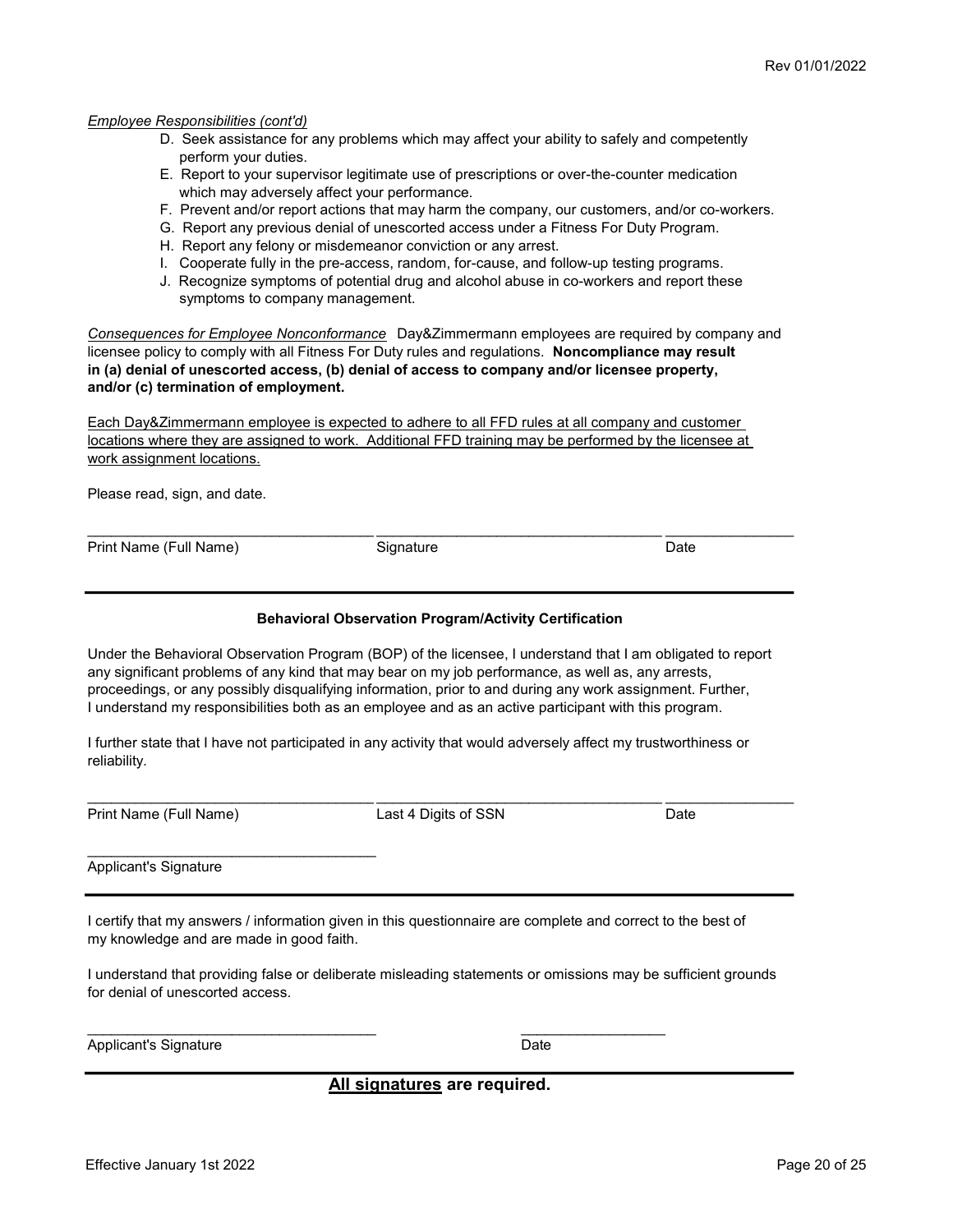#### FIGURE 7-1 NEI STD FORM 08-06-05 NOTIFICATION OF LEGAL ACTION

Individuals applying for, certified for, granted or maintaining Unescorted Access Authorization (UAA), or Unescorted Access (UA), or Fitness for Duty Authorization (FFDA) construction access (CON) or safeguards information access (SGIA) at nuclear power plants must report legal actions from the time the individual signs the Personal History Questionnaire (PHQ) up to and including the time that the individual UAA/UA/FFDA/CON/SGIA is terminated. Legal actions will be judged based upon the potential to impact upon your trustworthiness. This is part of the Behavioral Observation Program (BOP).

To comply with regulatory requirements, you are required to report ANY legal action (except minor traffic and civil offenses), to D&Z Site Supervisor no later than the next business day. And in writing to Norfolk Security Services Department no later than the next business day. Failure to report a legal action as required may result in denial, suspension, revocation, or withdrawal of UAA/UA/FFDA/CON/SGIA, and disciplinary action up to and including discharge.

A Legal action is defined as:

- A Formal action taken by a law enforcement authority or court of law, including being held, detained, taken into custody, charged, arrested, indicted, fined, forfeited bond, cited, or convicted for a violation of any law, regulation or ordinance.
- This includes felony, misdemeanor, serious traffic offenses, serious civil charges or military charges but does not include minor misdemeanors such as parking tickets or minor civil actions such as zoning violations or minor traffic violations such as moving violations when the individual was not physically taken into custody,
- It also includes the mandated implementation of a plan for treatment or mitigation in order to avoid a permanent record of an arrest or convictions in response to the following :

(1) The use, sale or possession of illegal drugs (including controlled substances determined to be illegal under federal law, such as marijuana, but deemed legal under state law);

- (2) The abuse of legal drugs or alcohol; or
- (3) The refusal to take a drug or alcohol test.
- This does not include minor misdemeanors such as parking tickets, minor civil actions, such as zoning violations, or minor traffic violations such as moving violations when the individual was not physically taken into custody, provided the legal action did not include use, sale, or possession of illegal drugs; abuse of legal drugs or alcohol; or refusal to take a drug or alcohol test.

By my signature below, I certify that I have read this notification and understand my obligation to report legal actions from the signing of this document until authorization is terminated.

**Signature** 

Last 4 Digits of SSN

**Printed Full Name** 

 $\frac{1}{\sqrt{1-\frac{1}{2}}}\$ 

Company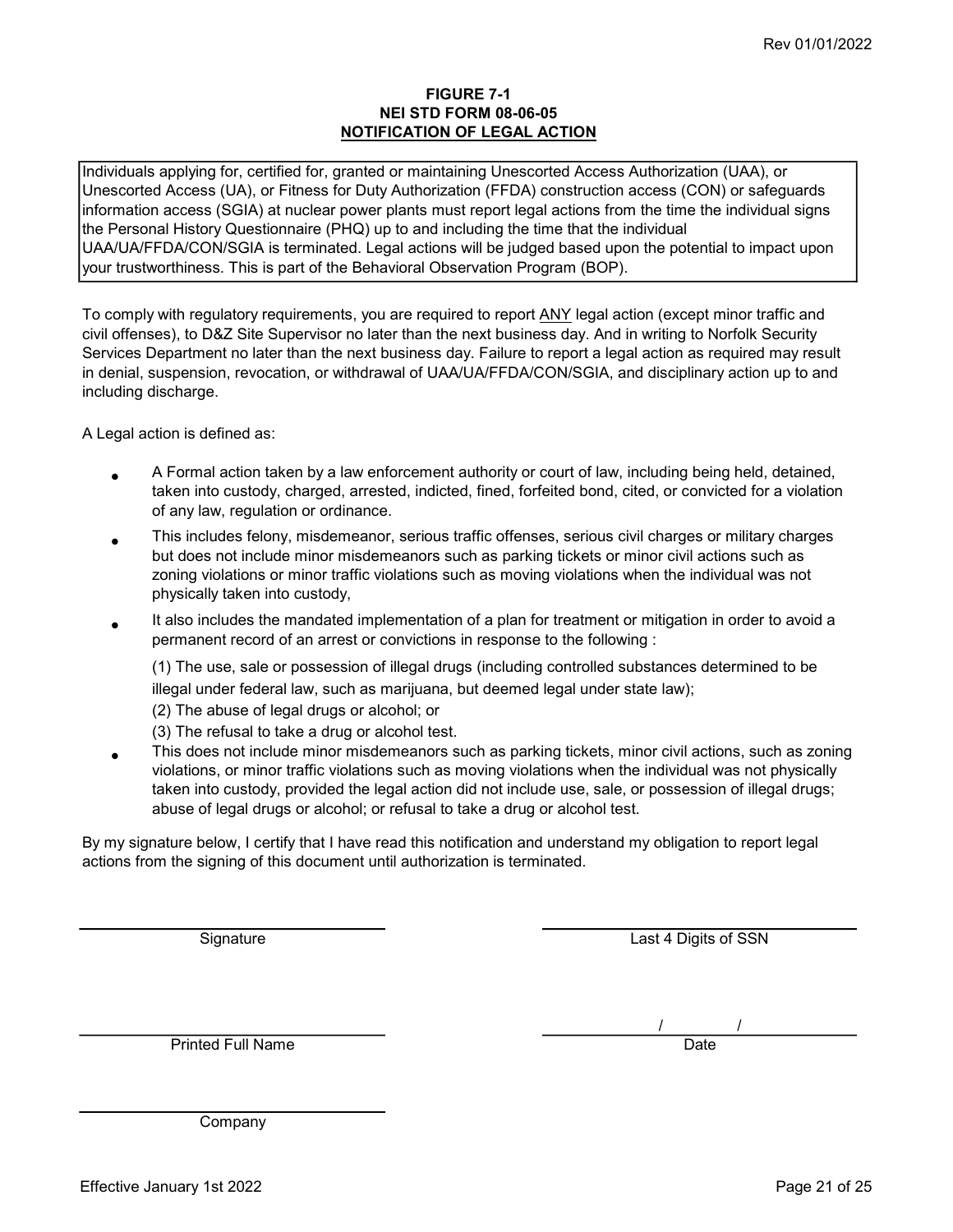#### SECTION X - ACKNOWLEDGMENT STATEMENT

I have read, understand and acknowledge the purpose of this personal history statement (PHQ) and that I have furnished the requested information under the stated conditions. I have read and understand the above information concerning NRC required fingerprints and criminal history record.

The information that I have provided in this PHQ is correct and complete to the best of my knowledge and belief. I make this statement with knowledge that any false or misleading statement or omission of any fact may be sufficient cause for denial of

UAA/UA/FFDA/CON/SGIA. I understand that the information I have provided in this form will be verified by authorized background investigators and will be used only for access authorization purposes.

I understand that if I am certified UAA or granted UA/FFDA/CON/SGIA, it is my responsibility, under the Behavioral Observation Program (BOP), to report any legal action in accordance with company procedures. I must also report any legal actions from the time I complete this PHQ until I am certified UAA or granted UA/FFDA/CON/SGIA. An evaluation will be made regarding the impact of the legal action on my UAA/UA/FFDA/CON/SGIA. The determination of what constitutes a legal action is a matter of state law but, in general, the term legal action means:

> A formal action taken by a law enforcement authority or court of law, including being held, detained, taken into custody, charged, arrested, indicted, fined, forfeited bond, cited, or convicted for a violation of any law, regulation or ordinance this includes felony, misdemeanor, serious traffic offenses, serious civil charges or military charges but does not include minor misdemeanors such as parking tickets or minor civil actions such as zoning violations or minor traffic violations such as moving violations when the individual was not physically taken into custody, and includes the mandated implementation of a plan for treatment or mitigation in order to avoid a permanent record of an arrest or convictions in response to the following: (1) The use, sale or possession of illegal drugs (Including controlled substances determined to be illegal under federal law, such as marijuana, but deemed legal under a state law); (2) The abuse of legal drugs or alcohol; or (3) The refusal to take a drug or alcohol test.

Upon arrival to the site, I will also report any changes in my self-disclosure section of this PHQ to the designated Licensee personnel.

I have been advised of my right to request to review the information developed to assure its accuracy and completeness. I understand that the information collected during the conduct of the background investigation will be retained and must be made available to any other nuclear power plant where I may request access. It will only be used in determining my eligibility for UAA/UA/FFDA/CON/SGIA. This information will be retained for a period of time after the termination of my UAA/UA/FFDA/CON/SGIA and/or denial of my UAA/UA/FFDA/CON/SGIA.

I have the following additional comments concerning this statement:

The information I have provided on this PHQ is accurate and correct and I acknowledge that I am to report any changes to my legal action reporting and self-disclosure upon arrival to the site.

\_\_\_\_\_\_\_\_\_\_\_\_\_\_\_\_\_\_\_\_\_\_\_\_\_\_\_\_\_\_\_\_\_\_\_\_\_\_\_\_\_\_\_\_\_\_\_\_ \_\_\_\_\_\_\_\_\_\_\_\_\_\_\_\_\_\_\_\_\_\_\_\_

Applicant's Signature **Last 4 Digits of SSN** 

Applicant's Printed Full Name **Date** Date

# END OF PERSONAL HISTORY QUESTIONNAIRE

 $\mathcal{L} = \mathcal{L} = \mathcal{L} = \mathcal{L} = \mathcal{L} = \mathcal{L} = \mathcal{L} = \mathcal{L} = \mathcal{L} = \mathcal{L} = \mathcal{L} = \mathcal{L} = \mathcal{L} = \mathcal{L} = \mathcal{L} = \mathcal{L} = \mathcal{L} = \mathcal{L} = \mathcal{L} = \mathcal{L} = \mathcal{L} = \mathcal{L} = \mathcal{L} = \mathcal{L} = \mathcal{L} = \mathcal{L} = \mathcal{L} = \mathcal{L} = \mathcal{L} = \mathcal{L} = \mathcal{L} = \mathcal$ 

Printed Last Name Last 4 Digits of SSN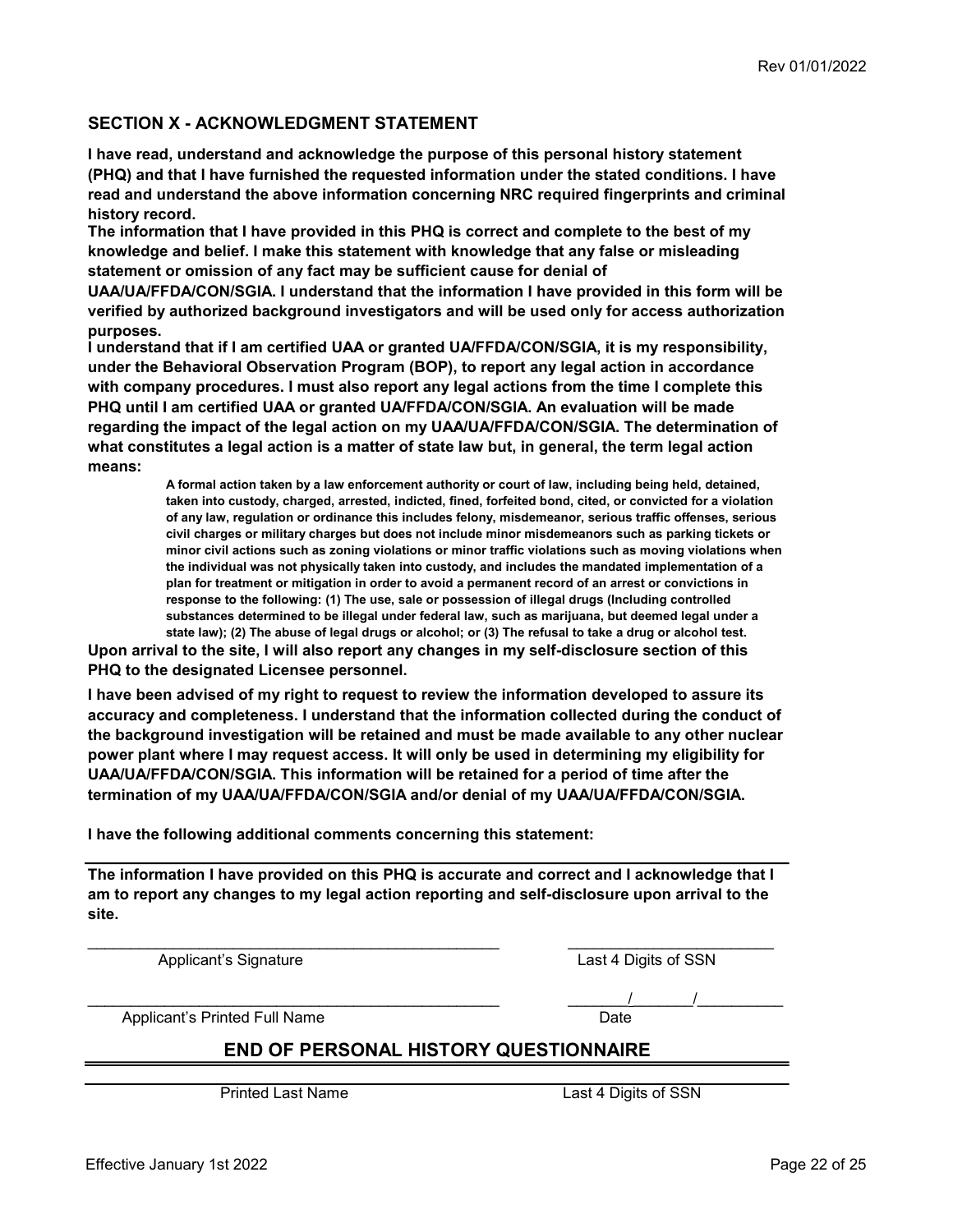(Para informacion en espanol, visite www.consumerfinance.gov/learnmore o escribe a la Consumer Financial Protection Bureau, 1700 G Street N.W., Washington, D.C. 20552.)

# A Summary of Your Rights Under the Fair Credit Reporting Act

The federal Fair Credit Reporting Act (FCRA) promotes the accuracy, fairness, and privacy of information in the files of consumer reporting agencies. There are many types of consumer reporting agencies, including credit bureaus and specialty agencies (such as agencies that sell information about check writing histories, medical records, and rental history records). Here is a summary of your major rights under the FCRA. For more information, including information about additional rights, go to www.consumerfinance.gov/learnmore or write to: Consumer Financial Protection Bureau 1700 G Street N.W., Washington, D.C. 20552.

- You must be told if information in your file has been used against you. Anyone who uses a credit report or another type of consumer report to deny your application for credit, insurance, or employment – or to take another adverse action against you – must tell you, and must give you the name, address, and phone number of the agency that provided the information.
- You have the right to know what is in your file. You may request and obtain all the information about you in the files of a consumer reporting agency (your "file disclosure"). You will be required to provide proper identification, which may include your Social Security number. In many cases, the disclosure will be free. You are entitled to a free file disclosure if:
	- a person has taken adverse action against you because of information in your credit report;
	- you are the victim of identify theft and place a fraud alert in your file;
	- your file contains inaccurate information as a result of fraud;
	- you are on public assistance;
	- you are unemployed but expect to apply for employment within 60 days.

In addition, all consumers are entitled to one free disclosure every 12 months upon request from each nationwide credit bureau and from nationwide specialty consumer reporting agencies. See www.consumerfinance.gov/learnmore for additional information.

- You have the right to ask for a credit score. Credit scores are numerical summaries of your creditworthiness based on information from credit bureaus. You may request a credit score from consumer reporting agencies that create scores or distribute scores used in residential real property loans, but you will have to pay for it. In some mortgage transactions, you will receive credit score information for free from the mortgage lender.
- You have the right to dispute incomplete or inaccurate information. If you identify information in your file that is incomplete or inaccurate, and report it to the consumer reporting agency, the agency must investigate unless your dispute is frivolous. See www.consumerfinance.gov/learnmore for an explanation of dispute procedures.
- Consumer reporting agencies must correct or delete inaccurate, incomplete, or unverifiable information. Inaccurate, incomplete or unverifiable information must be removed or corrected, usually within 30 days. However, a consumer reporting agency may continue to report information it has verified as accurate.
- Consumer reporting agencies may not report outdated negative information. In most cases, a consumer reporting agency may not report negative information that is more than seven years old, or bankruptcies that are more than 10 years old.
- Access to your file is limited. A consumer reporting agency may provide information about you only to people with a valid need -- usually to consider an application with a creditor, insurer, employer, landlord, or other business. The FCRA specifies those with a valid need for access.
- You must give your consent for reports to be provided to employers. A consumer reporting agency may not give out information about you to your employer, or a potential employer, without your written consent given to the employer. Written consent generally is not required in the trucking industry. For more information, go to www.consumerfinance.gov/learnmore.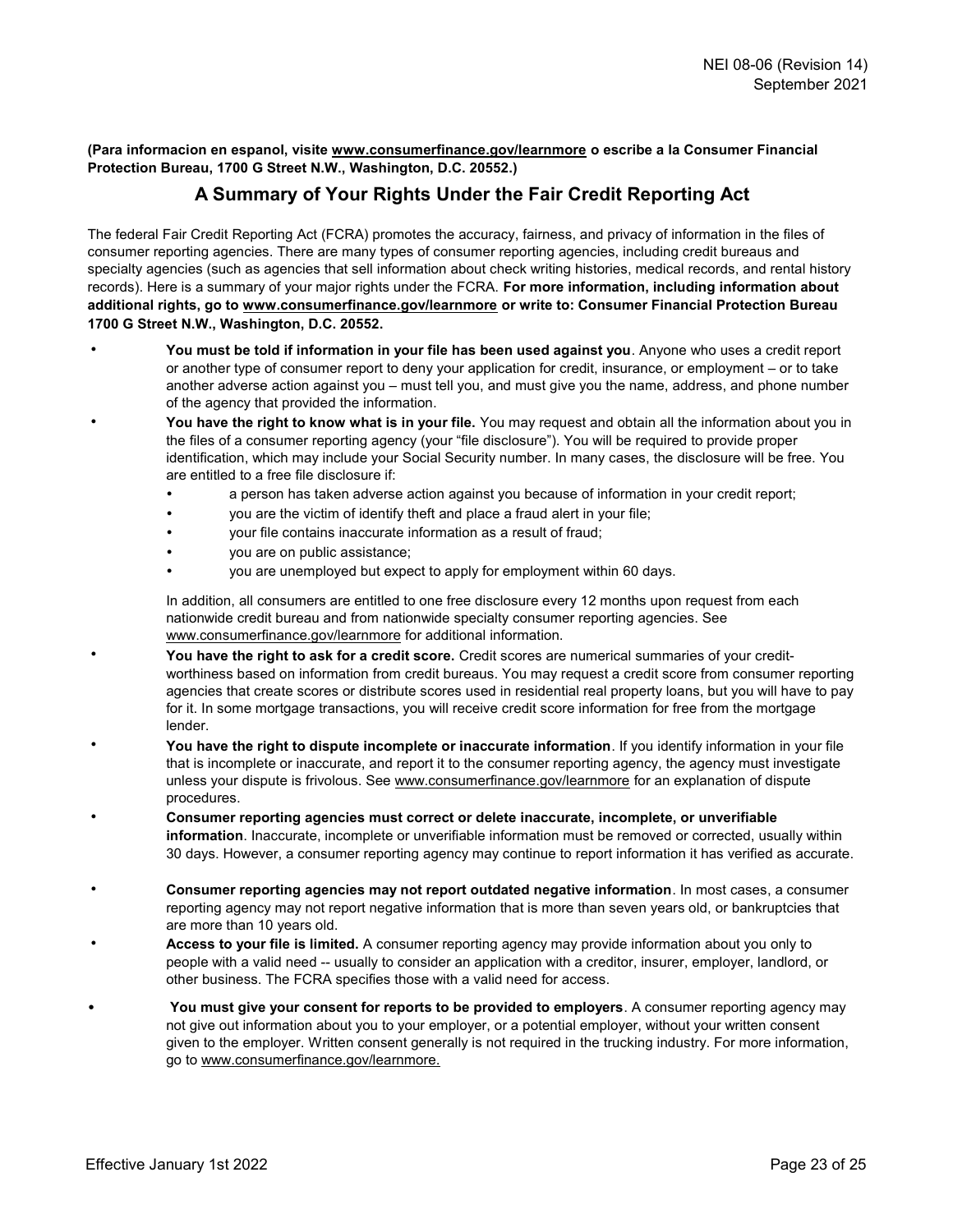- You may limit "prescreened" offers of credit and insurance you get based on information in your credit report. Unsolicited "prescreened" offers for credit and insurance must include a toll-free phone number you can call if you choose to remove your name and address from the lists these offers are based on. You may optout with the nationwide credit bureaus at 1-888-5-OPTOUT (1-888-567-8688).
	- The following FCRA right apples with respect to nationwide consumer reporting agencies:

#### CONSUMERS HAVE THE RIGHT TO OBTAIN A SECURITY FREEZE

You have a right to place a "security freeze" on your credit report, which will prohibit a consumer reporting agency from releasing information in your credit report without your express authorization. The security freeze is designed to prevent credit, loans, and services from being approved in your name without your consent. However you should be aware that using a security freeze to take control over who gets access to the personal and financial information in your credit report may delay, interfere with, or prohibit the timely approval of any subsequent request or application you make regarding a new loan, credit, mortgage, or any other account involving the extension of credit.

As an alternative to a security freeze, you have the right to place an initial or extended fraud alert on your credit file at no cost. An initial fraud alert is a 1-year alert that is placed on a consumer's credit file. Upon seeing a fraud alert display on a consumer's credit file, a business is required to take steps to verify the consumer's identity before extending new credit. If you are a victim of identity theft, you are entitled to an extended fraud alert, which is a fraud alert lasting 7 years.

A security freeze does not apply to a person or entity, or its affiliates, or collection agencies acting on behalf of the person or entity, with which you have an existing account that request information in your credit report for the purposes of reviewing or collecting the account. Reviewing the account includes activities related to account maintenance, monitoring, credit line increases, and account upgrades and enhancements.

- You may seek damages from violators. If a consumer reporting agency, or, in some cases, a user of consumer reports or a furnisher of information to a consumer reporting agency violates the FCRA, you may be able to sue in state or federal court.
- Identity theft victims and active duty military personnel have additional rights. For more information, visit www.consumerfinance.gov/learnmore.